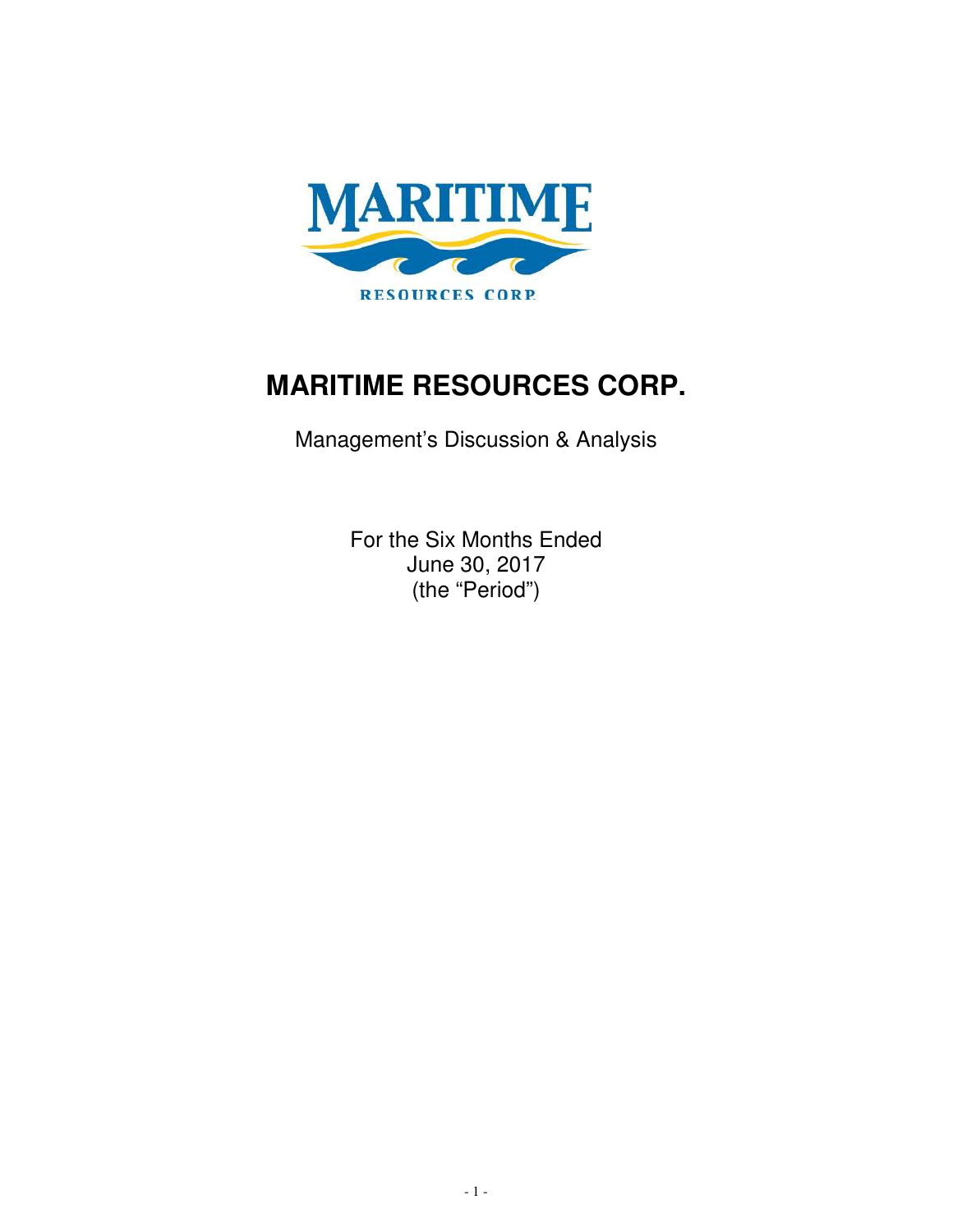# **Table of Contents**

| $\hbox{\parbox{0.75\textwidth}{\begin{picture}(10,0){\label{fig:2} \put(0,0){\label{fig:3} \put(0,0){\label{fig:3} \put(0,0){\label{fig:3} \put(0,0){\label{fig:3} \put(0,0){\label{fig:3} \put(0,0){\label{fig:3} \put(0,0){\label{fig:3} \put(0,0){\label{fig:3} \put(0,0){\label{fig:3} \put(0,0){\label{fig:3} \put(0,0){\label{fig:3} \put(0,0){\label{fig:3} \put(0,0){\label{fig:3} \put(0,0$ |  |
|------------------------------------------------------------------------------------------------------------------------------------------------------------------------------------------------------------------------------------------------------------------------------------------------------------------------------------------------------------------------------------------------------|--|
|                                                                                                                                                                                                                                                                                                                                                                                                      |  |
|                                                                                                                                                                                                                                                                                                                                                                                                      |  |
|                                                                                                                                                                                                                                                                                                                                                                                                      |  |
|                                                                                                                                                                                                                                                                                                                                                                                                      |  |
|                                                                                                                                                                                                                                                                                                                                                                                                      |  |
|                                                                                                                                                                                                                                                                                                                                                                                                      |  |
|                                                                                                                                                                                                                                                                                                                                                                                                      |  |
|                                                                                                                                                                                                                                                                                                                                                                                                      |  |
|                                                                                                                                                                                                                                                                                                                                                                                                      |  |
|                                                                                                                                                                                                                                                                                                                                                                                                      |  |
|                                                                                                                                                                                                                                                                                                                                                                                                      |  |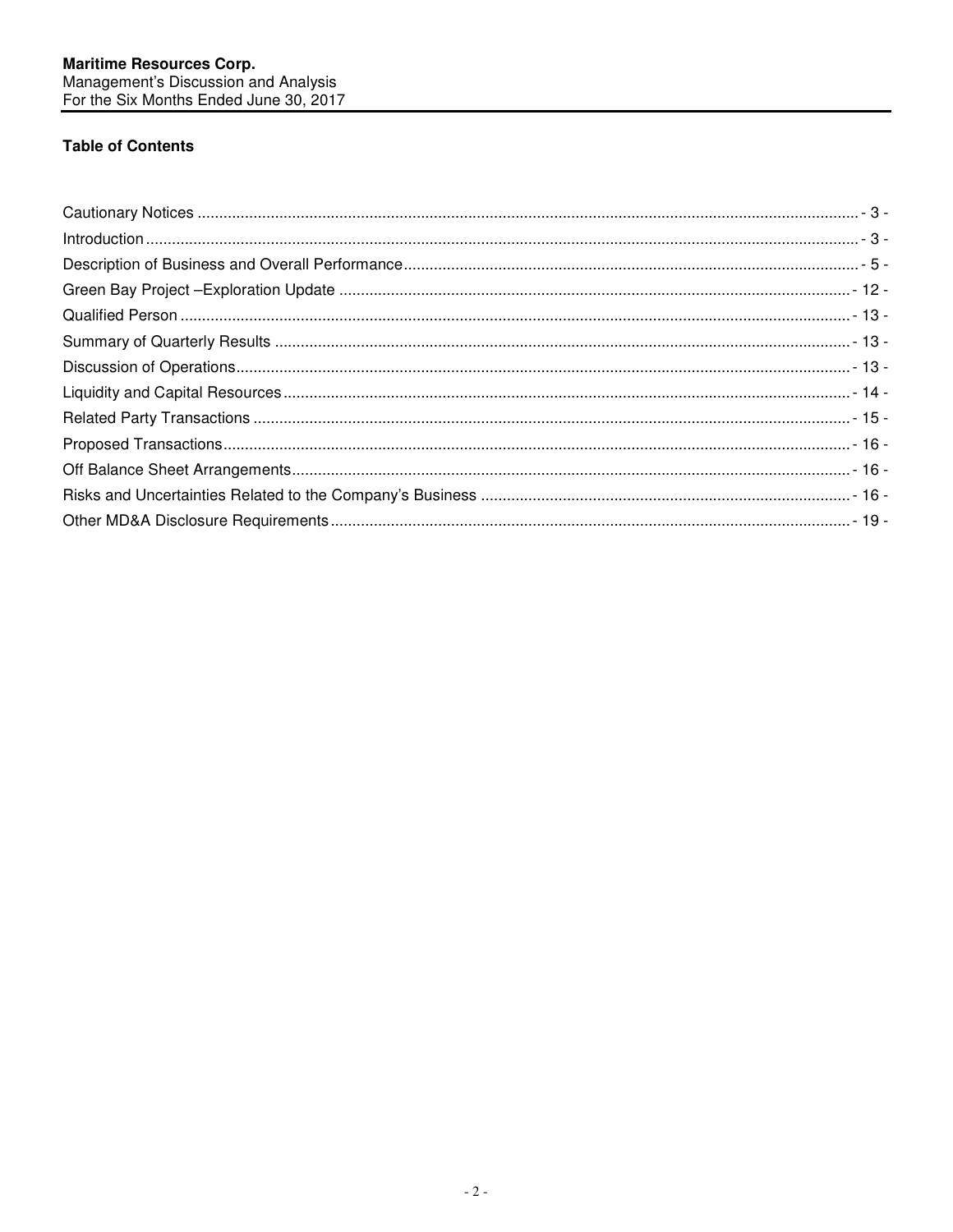# **Cautionary Notices**

The Company's financial statements for the six months ended June 30, 2017, and this accompanying Management's Discussion and Analysis ("MD&A") contain statements that constitute "forward-looking statements" within the meaning of National Instrument 51-102, Continuous Disclosure Obligations of the Canadian Securities Administrators. Forward-looking statements often, but not always, are identified by the use of words such as "seek", "anticipate", "believe", "plan", "estimate", "expect", "targeting" and "intend" and statements that an event or result "may", "will", "should", "could", or "might" occur or be achieved and other similar expressions. Forward-looking statements in this MD&A include statements regarding the Company's future exploration plans and expenditures, the satisfaction of rights and performance of obligations under agreements to which the Company is a part, the ability of the Company to hire and retain employees and consultants and estimated administrative assessment and other expenses. The forward-looking statements that are contained in this MD&A involve a number of risks and uncertainties. As a consequence, actual results might differ materially from results forecasted or suggested in these forward-looking statements. Some of these risks and uncertainties are identified under the heading "Risks and Uncertainties Related to the Company's Business" in this MD&A. Additional information regarding these factors and other important factors that could cause results to differ materially may be referred to as part of particular forward-looking statements. The forward-looking statements are qualified in their entirety by reference to the important factors discussed under the heading "Risks and Uncertainties Related to the Company's Business" and to those that may be discussed as part of particular forward-looking statements. Forward-looking statements involve known and unknown risks, uncertainties, assumptions and other factors that may cause the actual results, performance or achievements of the Company to be materially different from any future results, performance or achievements expressed or implied by the forward-looking statements. Factors that could cause the actual results to differ include market prices, exploration success, continued availability of capital and financing, inability to obtain required regulatory approvals, title to properties, and general market conditions. These statements are based on a number of assumptions, including assumptions regarding general market conditions, the timing and receipt of regulatory approvals, the ability of the Company and other relevant parties to satisfy regulatory requirements, the availability of financing for proposed transactions and programs on reasonable terms and the ability of thirdparty service providers to deliver services in a timely manner. Forward-looking statements contained herein are made as of the date of this MD&A and the Company disclaims any obligation to update any forward-looking statements, whether as a result of new information, future events or results or otherwise. There can be no assurance that forward-looking statements will prove to be accurate, as actual results and future events could differ materially from those anticipated in such statements. Accordingly, readers should not place undue reliance on forward-looking statements.

# **Introduction**

The management's discussion and analysis ("MD&A" or "Report") of Maritime Resources Corp. (the "Company" or "Maritime") has been prepared by management in accordance with the requirements under National Instrument 51-102 as at August 22, 2017 (the "Report Date"), and provides comparative analysis of the Company's financial results for the Period. The following information should be read in conjunction with the Company's audited financial statement for the year ended December 31, 2016 and the Company's condensed interim financial statement for the period ended June 30, 2017 together with the notes thereto (collectively, the "Financial Statements").Unless otherwise indicated, all dollar amounts in this document are in Canadian dollars.

The Financial Statements, together with this MD&A, are intended to provide investors with a reasonable basis for assessing the financial performance of the Company as well as potential future performance, and are not necessarily indicative of the results that may be expected in future periods. The information in the MD&A may contain forward-looking statements, and the Company cautions investors that any forward looking statements by the Company are not guarantees of future performance, as they are subject to significant risks and uncertainties that may cause projected results or events to differ materially from actual results or events. Please refer to the risks and cautionary notices of this MD&A. Additional information relating to the Company may be found on SEDAR at www.sedar.com.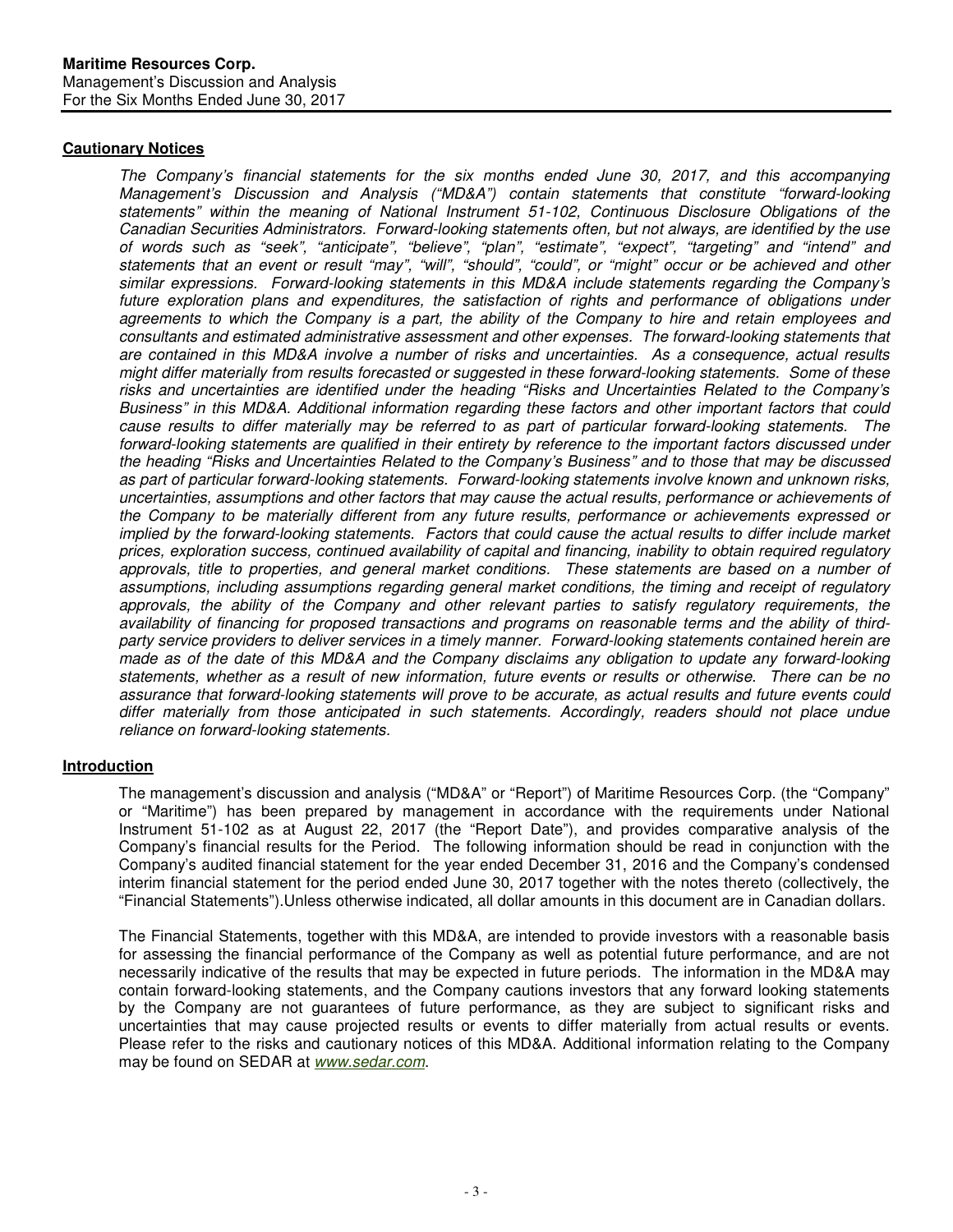# **HEAD OFFICE**

Maritime Resources Corp. Suite 615 – 800 West Pender Street Vancouver, BC V6C 2V6

# **OFFICERS & DIRECTORS**

Douglas Fulcher Director, President and Chief Executive Officer

Andrew Pooler Chief Operating Officer and Director

Niina Makela Chief Financial Officer

Jacqueline Collins Corporate Secretary

Bernard H. Kahlert, P.Eng. V-P, Exploration

Allan W. Williams Director and Chairman

Peter Mercer **Director** 

## **LISTING**

TSX Venture Exchange: MAE

## **REGISTRAR & TRUST AGENT**

Computershare Trust Company of Canada 510 Burrard Street, 3<sup>rd</sup> Floor Vancouver, BC V6C 3B9

## **AUDITOR**

Davidson & Company LLP, Chartered Professional **Accountants** 1200 - 609 Granville Street P.O. Box 10372, Pacific Centre Vancouver, British Columbia V7Y 1G6

## **LEGAL COUNSEL**

Salley Bowes Harwardt Law Corp. Suite 1750 – 1185 West Georgia Street Vancouver, BC V6E 4E6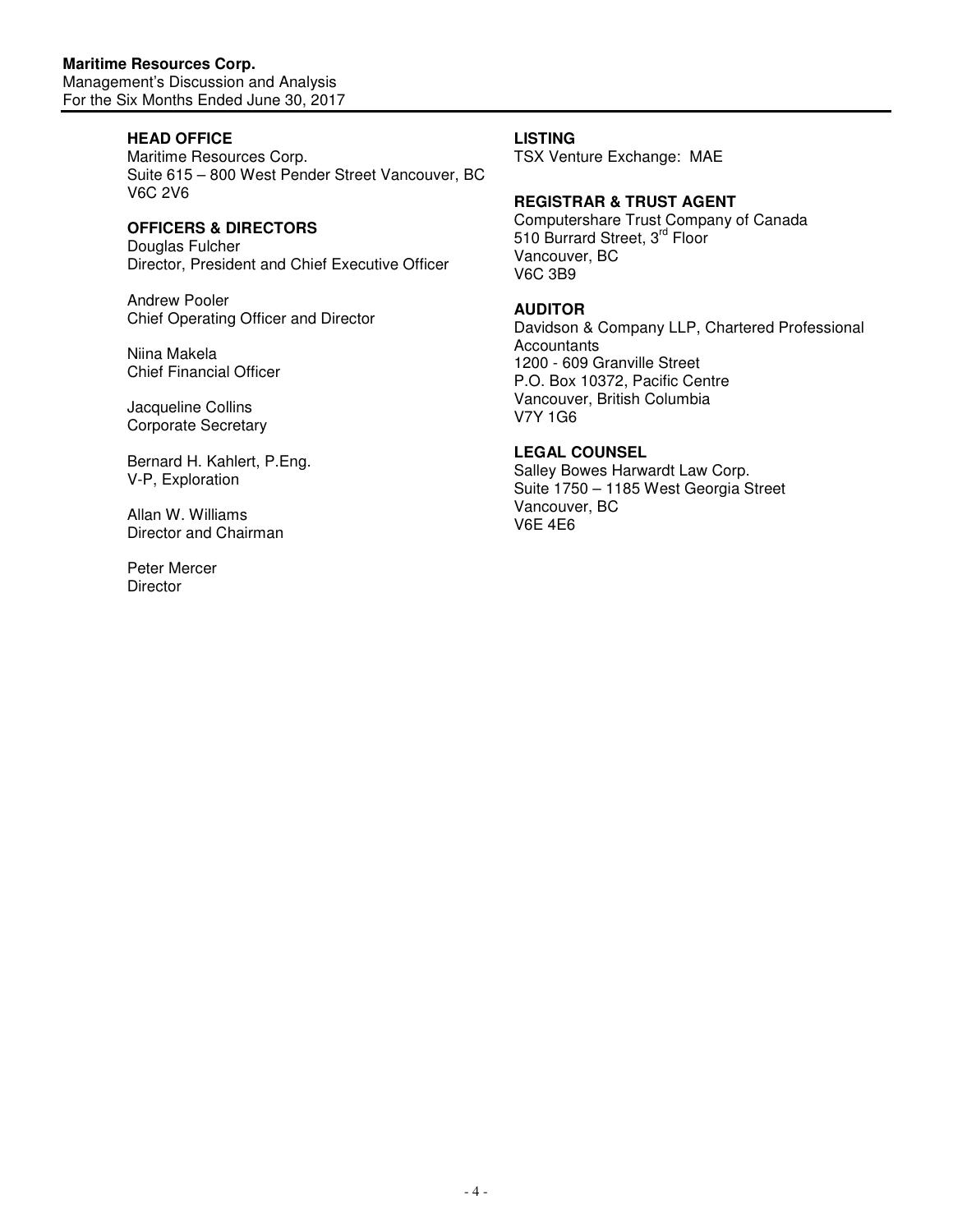# **Description of Business and Overall Performance**

The Company is a gold and base metals exploration company with a focus on Canadian mining opportunities with advanced exploration assets in Newfoundland and Labrador, Canada. The Company is a reporting issuer in British Columbia and Alberta, and trades on the TSX Venture Exchange under the symbol MAE.



Maritime holds 100% of the Green Bay Property, located near Springdale, Newfoundland and Labrador. The property hosts a combined measured and indicated NI43-101 Mineral Resource estimate of x ounces from the past producing Hammerdown gold mine and the Orion gold deposit, separated by a 1.5 km distance. In addition the property also host the Lochinvar base metals/precious metals deposit.

The Hammerdown gold deposit was successfully mined by Richmont Mines between 2000 and 2004 when gold prices averaged US\$325/oz. During its operation, a total of 291,400 tonnes of ore were extracted, at an average grade of 15.83 g/t Au, recovering a total of 143,000 ounces of gold at an 8 g/t cut-off. All of the ore was processed at the Nugget Pond mill, now owned and operated by Rambler Metals and Mining Canada Limited, with an average gold recovery of 97.1%. Mining terminated in 2004 due to low gold prices with extensive gold mineralization remaining, although uneconomic at that time. The Orion gold deposit consists of two main vein systems, both of which are exposed on surface and open along strike, and down plunge to the northeast.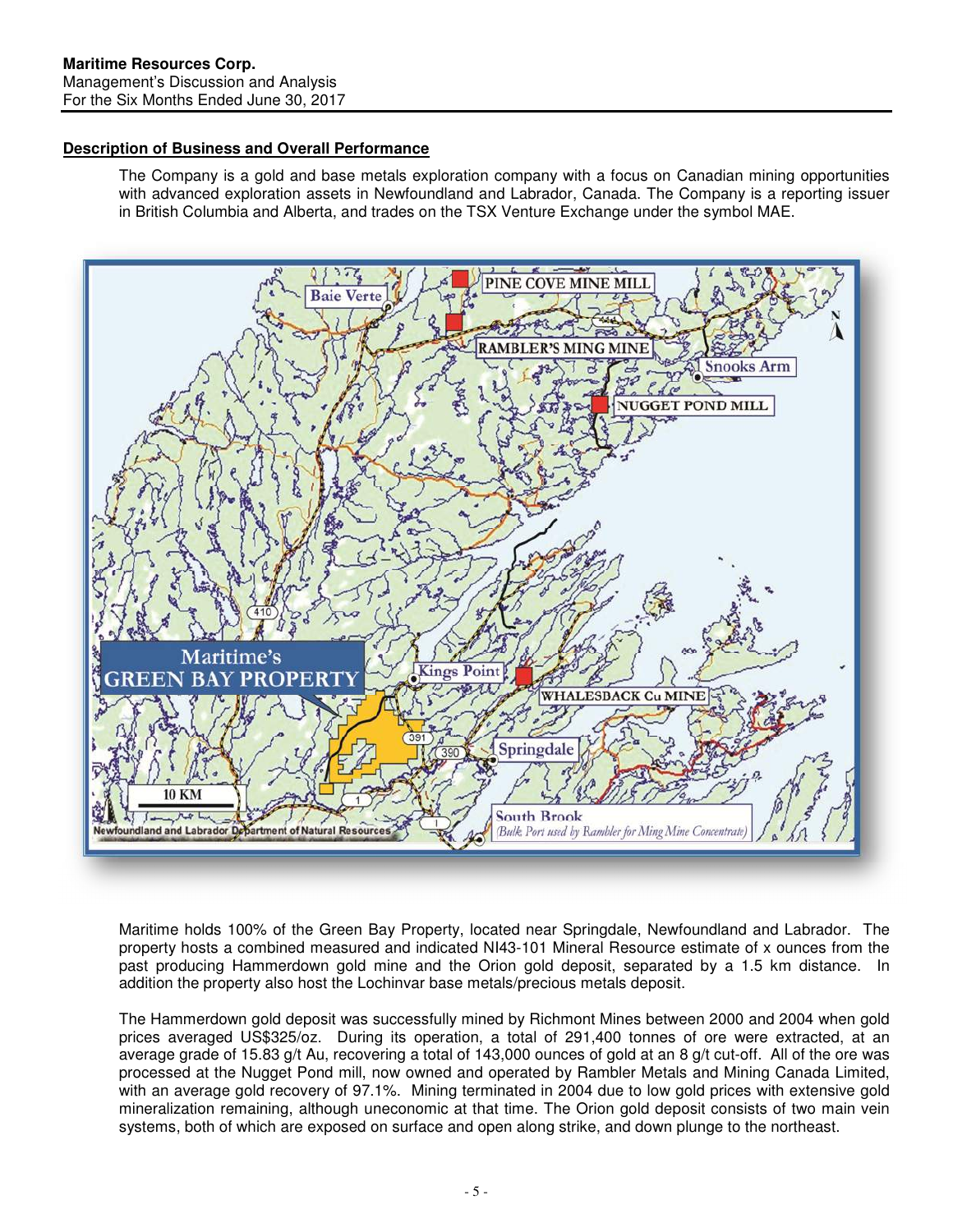.

With the positive PFS, released in March 2017, the Company is looking forward to an aggressive work program throughout the remainder of 2017 with plans to bring the Hammerdown gold mine to a final production decision. The work program will begin by opening the underground portal to the historic Hammerdown mine. Once the Portal has been open a full assessment will be initiated to determine the work required to rehabilitate the underground workings. During this time, project permitting will continue with the goal to complete an During this time, project permitting will continue with the goal to complete an Environmental Assessment registration for an operation restart.

The Company's management and engineering team will continue its focus on the opportunities outlined in the PFS with a goal to further enhance the project's economics while targeting specific CAPEX and schedule reductions. A surface diamond drilling program is also being planned to target extension of any previously mined areas and infill drilling on the inferred resources. There remains a significant amount of inferred mineralization situate near PFS planned development however is not presently included in the mine plan.

On completion of the 2017 planned work programs the Company intends to aggressively seek potential funding partners to bring Hammerdown gold mine back to production.

### Highlights for the six months ended June 30, 2017

#### March 2, 2017: PFS received

In March, 2017, a prefeasibility engineering study evaluating the economic viability of reopening the Hammerdown gold mine, was received from WSP Canada Inc. ("WSP"). WSP were mandated to evaluate the potential of bringing this past producing gold mine back into commercial production. The study was completed on the measured & indicated NI43-101 mineral resource estimate, producing proven and probable reserves for the property.

The Study was successful in demonstrating a viable mining operation with low upfront capital and short time line to the start of gold production. The engineering design optimizes a small foot print within the historical mine area as well as utilizing some of the existing underground infrastructure where possible. The operation is schedule to run at a capacity of approximately 400 metric tons per day ('mtpd') over a five-year mine life.

The results show positive economics, strong internal rate of return, short payback period and significant cash flow under reasonable commodity price assumptions. The pre-tax operating cash cost to produce an ounce of gold is \$558 CDN with an all in pre-tax-cost (including capital, sustaining capital and operating cost) of \$955 CDN per ounce of gold.

In addition, there remain numerous opportunities for improvement to reduce the planned development and capital costs. Maritime will continue to evaluate these opportunities with a goal to fully optimize the returns from the mining operation.

# **PRE-FEASIBILY STUDY ('PFS') HIGHLIGHTS**

- Project Pre-tax net present value ('NPV $_{8\%}$ ') of \$71.2 million with an IRR of 46.8% per cent.
- Project after-tax net present value ('NPV $_{8\%}$ ') of \$44.2 million with an internal rate of return ('IRR') of 34.8%
- Net pre-tax cash flow of \$104 million, undiscounted. Net after-tax cash flow of \$69 million, undiscounted.
- Total Development and Capital Cost Estimate for the five-year life of mine of \$67.8 million,
	- o Mine Development Capital of -\$16.8 million
	- o Equipment Capital of \$10.6 million
	- o Infrastructure Capital of \$13.0 million
	- o Sustaining Capital \$12.9 million
	- o Indirect costs of \$ 7.3 million
	- o Contingency of \$7.2 million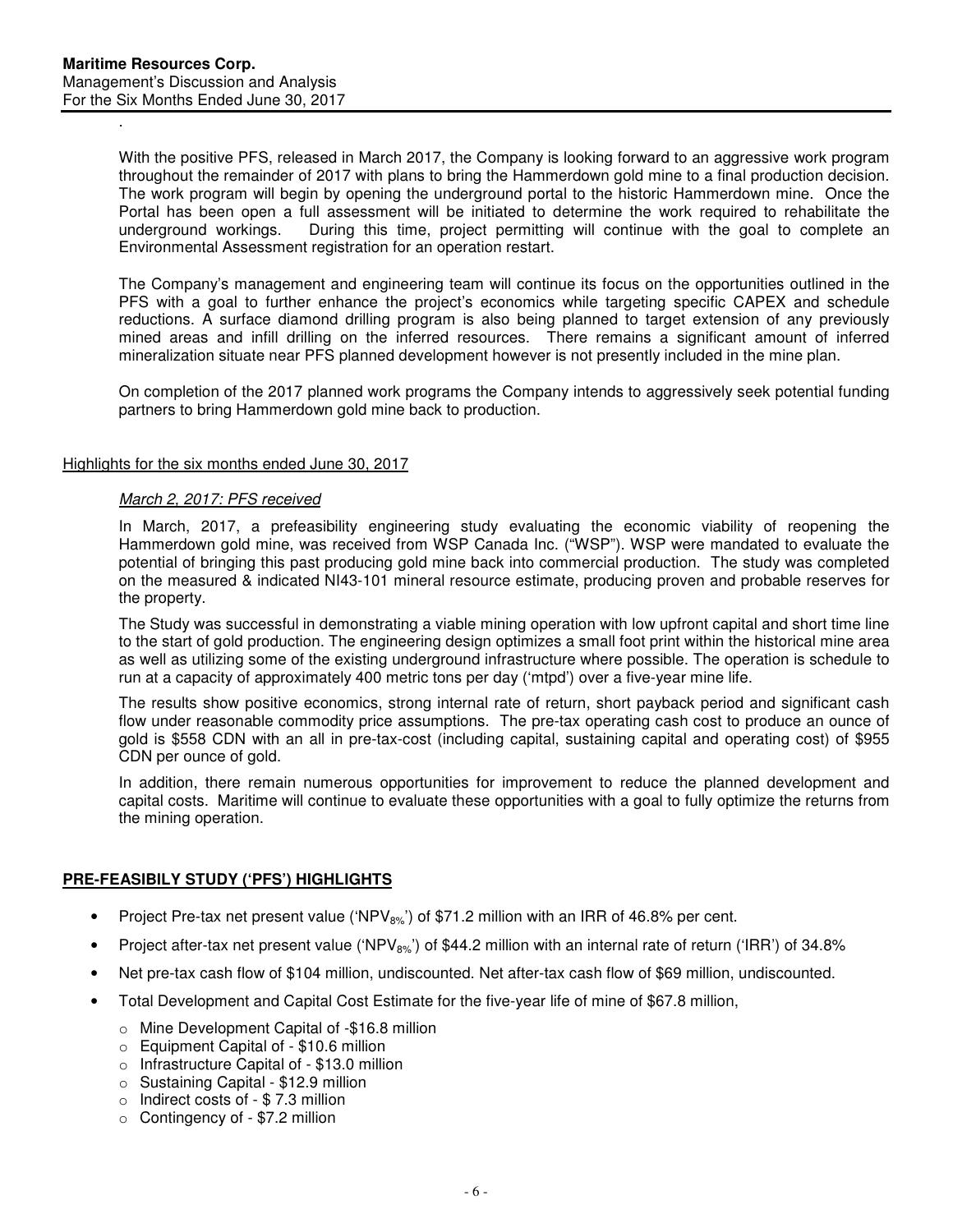- Mine life for the current plan at Hammerdown is five years, producing approximately 174,000 ounces at an average of approximately 35,000 ounces per year. Basic assumptions used for the compilation of this PFS:
	- o Gold Price of US\$ 1,250 per ounce
	- o Exchange Rate of 0.8 US\$ : 1 CA\$ (or 1 US\$ : 1.25 CA\$)
	- o Project discount rate of 8%
	- o Mill recovery of 97% based on the historic treatment of the ore at the nearby Nugget Pond Gold Mill from 2000 to 2004.

## **MINERAL RESOURCE AND RESERVE UPDATE**

As part of the PFS, a new geological resource and reserve has been estimated for the Hammerdown project. Tables 1 and 2 below outline the results of this updated estimate which will also be detailed in the technical report filed with SEDAR. No inferred mineralisation was included in the reserve estimate.

#### **MINERAL RESERVE**

| <b>CLASSIFICATION</b>                                                | <b>QUANTITY</b><br>tonnes | <b>GRADE</b><br>Au, $g/t$ | <b>CONTAINED METAL</b><br>Au, Koz |
|----------------------------------------------------------------------|---------------------------|---------------------------|-----------------------------------|
| Proven Reserves (undiluted, unrecovered)                             | 118,600                   | 15.17                     | 57.8                              |
| Probable Reserves (undiluted, unrecovered)                           | 320,600                   | 11.79                     | 121.5                             |
| <b>Total Proven and Probable Reserve</b><br>(undiluted, unrecovered) | 439,200                   | 12.70                     | 179.4                             |
| Dilution (all sources)                                               | 261,400                   |                           |                                   |
| <b>Reserve (diluted and recovered)</b>                               | 700,600                   | 7.96                      | 179.4                             |

| Table 1 Mineral Reserve Estimate Summary for the Hammerdown Gold Project |  |
|--------------------------------------------------------------------------|--|
|--------------------------------------------------------------------------|--|

Note: see Mineral Reserve Statement Notes below

#### **MINERAL RESOURCE**

**Table 2** Mineral Resource Estimate for the entire Green Bay Property (including Hammerdown/Rumbullion/Muddy Shag Gold Deposits).

| <b>CLASSIFICATION</b>      | <b>QUANTITY</b><br>tonnes | <b>GRADE</b><br>Au, $g/t$ | <b>CONTAINED METAL</b><br>Au, Koz |
|----------------------------|---------------------------|---------------------------|-----------------------------------|
| Measured                   | 372,170                   | 12.09                     | 144.7                             |
| Indicated                  | 553,500                   | 9.60                      | 170.9                             |
| Total Measured + Indicated | 925,670                   | 10.60                     | 315.6                             |
| Inferred                   | 1,557,000                 | 7.53                      | 376.8                             |

Note: see Mineral Resource Statement Notes below

The procedures used for the resource and reserve estimation processes are consistent with the Canadian Institute of Mining and Metallurgy ('CIMM') best practices and NI 43-101 guidelines. Generally, figures are rounded to reflect the accuracy of the estimate; numbers may not total due to this rounding.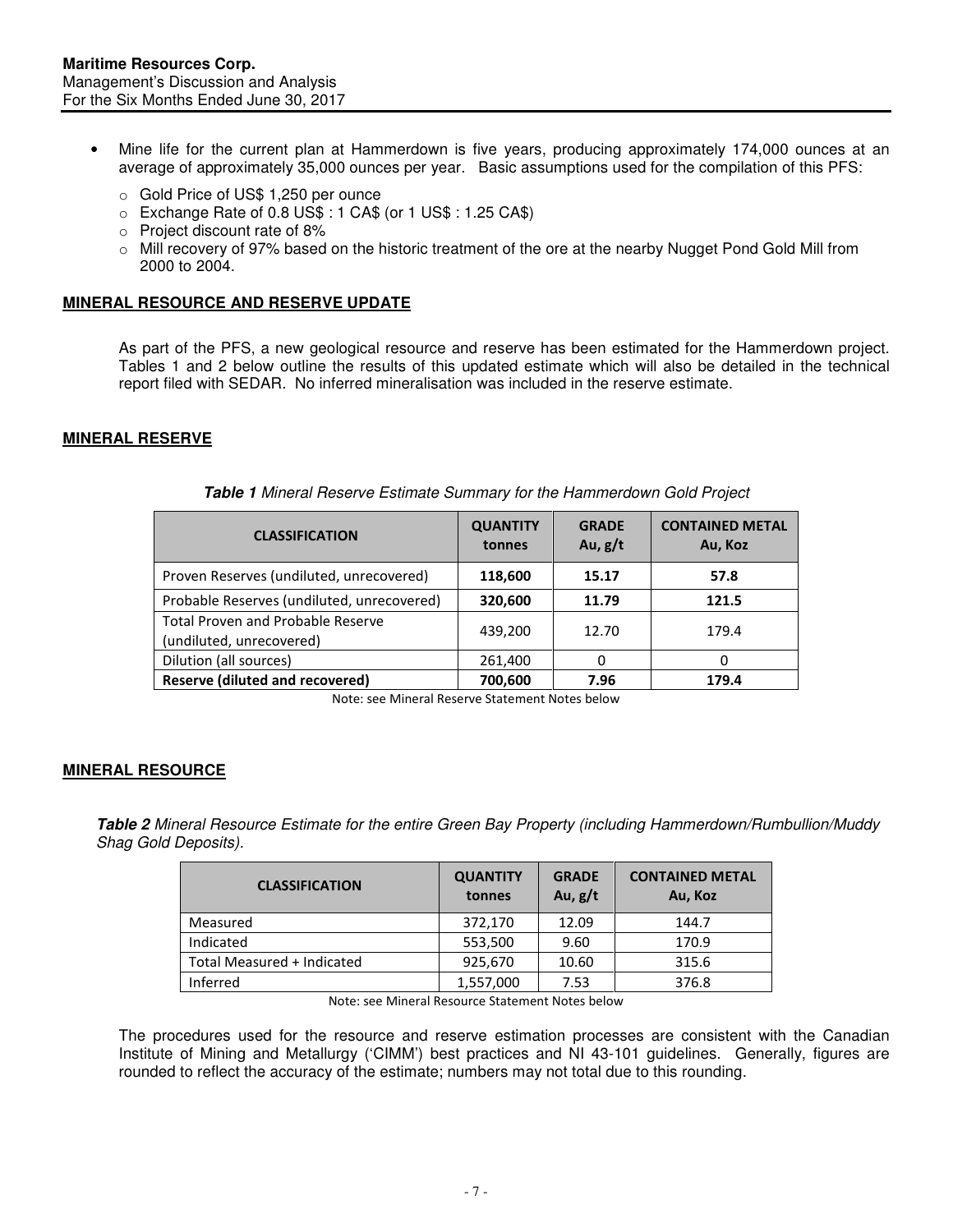## **PRE - FEASIBILITY ('PFS') SUMMARY**

The PFS is based on the measured and indicated mineral resource within the Hammerdown deposit only. The Orion deposit, located approximately 1.5 km from Hammerdown gold mine, was not considered a part of this study and remains an opportunity for the project.

The study envisioned that ore mined at Hammerdown will be trucked and processed, at approximately 400 metric tonnes per day ('mtpd'), to the Nugget Pond gold mill owned and operated by Rambler Metals and Mining Canada Limited.

At Hammerdown ore will be mined by way of a combination of both Long Hole and Mechanized Cut and Fill, utilizing the original access portal and a small portion of the existing underground workings.

Mine life in the PFS is approximately 5 years producing an average of approximately 35,000 ounces of gold per year with an all in pre-tax cost of approximately \$955 per ounce.

Additional opportunities exist to improve the low risk, low capital base case scenario, including:

- o Additional resource growth through the exploration and development of the Inferred Resource at Hammerdown that sits within the existing mine plan and contains up to 377,000 oz. gold;
- $\circ$  The potential of open pit production from Orion, not included is this study, during the first few years of operations;
- o Further studies on both mining method, to minimize dilution, as well as underground development. This work will be initiated once the portal has been reopened and refurbishing of the underground workings have begun.
- $\circ$  Integration of ore pre-concentration at the mine site. This could potentially allow for further optimization of mine production by reducing the amount of waste and improving the grade being delivered to the mill;
- $\circ$  A detailed review will be completed of all surface infrastructure including, utilities, building and electrical etc. to determine the optimal use of and requirements for this equipment;
- $\circ$  All mine and surface mobile equipment is purchased upfront as new. There may be opportunities to source some equipment in the used market or possible arrange equipment financing terms with a supplier. A review of both size and quantity of mobile equipment will be completed for optimization and potential reduction in up front capital.

A National Instrument 43-101 ("NI 43-101") technical report will be filed on SEDAR at www.sedar.com within 45 days, before the end of April 2017.

## **ECONOMIC SUMMARY**

## Table 3 **Project Economics**

| ITEM                                                | <b>VALUE</b> |       |  |
|-----------------------------------------------------|--------------|-------|--|
| <b>Production Life</b>                              | 5            | Years |  |
| Recovered Gold                                      | 174,000      | 0Z    |  |
| Revenue                                             | 270          | \$M   |  |
| <b>Total Operating Cost Estimate</b>                | 97.1         | \$M   |  |
| Total Capital Cost Estimate (Over LOM)              | 67.8         | \$M   |  |
| Before-Tax Cash Flow                                | 104          | \$M   |  |
| After-Tax Cash Flow                                 | 69           | \$M   |  |
| Before-Tax Net Present Value (8% discount)          | 71.2         | \$M   |  |
| After-Tax Net Present Value (8% discount)           | 44.2         | \$M   |  |
| Internal Rate of Return, Before-Tax                 | 46           | %     |  |
| Internal Rate of Return, After-Tax                  | 34.8         | %     |  |
| Before-Tax Payback Period, from start of production | 1.7          | Years |  |
| After-Tax Payback Period, from start of production  | 1.9          | Years |  |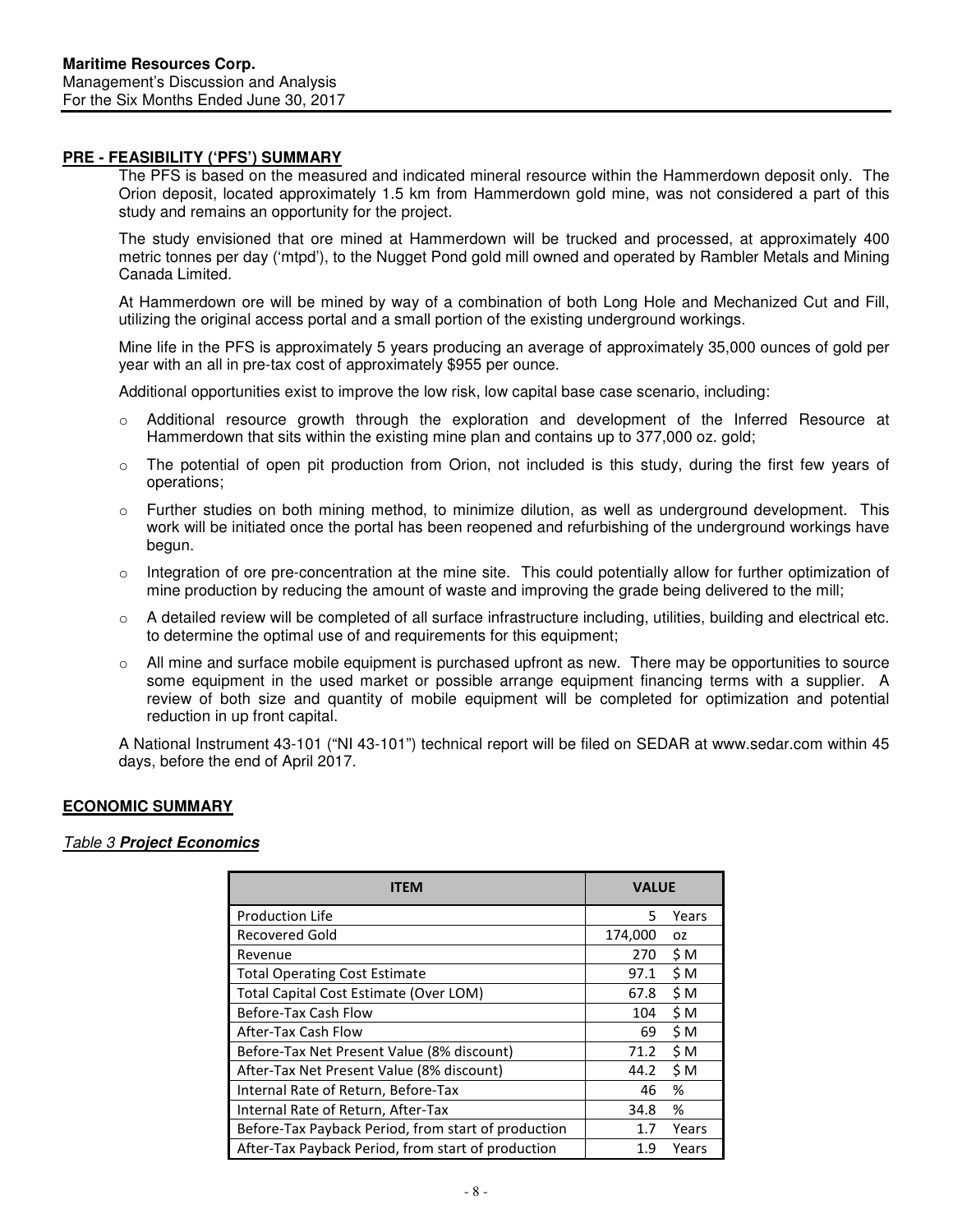*Table 4 Summary Project Parameters and Economics* 

| <b>ITEM</b>                           | <b>VALUE</b> |                   |  |  |
|---------------------------------------|--------------|-------------------|--|--|
| <b>Gold Price</b>                     | 1250         | US\$/oz           |  |  |
| <b>Exchange Rate</b>                  | 0.8          | US\$: 1 CA\$      |  |  |
| Mill Feed                             | 700,500      | Tonnes            |  |  |
| <b>Head Grade</b>                     | 7.96         | g/t               |  |  |
| <b>Gold Production</b>                | 174,000      | <b>OZ</b>         |  |  |
| <b>LOM Capital Estimate</b>           |              |                   |  |  |
| Mine Development Capital              | 16.8         | \$M               |  |  |
| Mine Development Sustaining Capital   | 5.5          | \$M               |  |  |
| Mine Equipment Capital                | 7.2          | \$M               |  |  |
| Mine Equipment Sustaining Capital     | 7.1          | \$M               |  |  |
| <b>Water Management</b>               | 0.7          | \$M               |  |  |
| Infrastructure                        | 8.6          | \$M               |  |  |
| Power, Electricity                    | 3.9          | \$M               |  |  |
| Reclamation, Closure, Post-Monitoring | 1.0          | \$M               |  |  |
| Royalty Buy Back                      | 1.0          | \$M               |  |  |
| <b>Indirect Costs</b>                 | 7.3          | \$M               |  |  |
| Contingency                           | 8.7          | \$M               |  |  |
| <b>Total</b>                          | 67.8         | \$M               |  |  |
| <b>LOM Operating Cost Estimate</b>    |              |                   |  |  |
| Mining                                | 52.3         | \$M               |  |  |
| Crushing, Loading, Transport          | 14.6         | \$M               |  |  |
| Processing                            | 23.0         | \$M               |  |  |
| General & Administrative              | 7.1          | \$M               |  |  |
| <b>Total</b>                          | 97.1         | \$M               |  |  |
| <b>Operating Cost Per Ton</b>         | 139          | $\frac{2}{3}$ /t  |  |  |
| Operating Cost Per Oz/Au              | 558          | $\frac{2}{3}$ /oz |  |  |
| Refining, Transportation Charges      | $1.0\,$      | \$M               |  |  |
| Royalties                             | 2.7          | \$M               |  |  |
| <b>Other Costs</b>                    |              |                   |  |  |
| Reclamation Bond & Associated Cost    | 0.2          | \$M               |  |  |
| Salvage Value                         | (2.7)        | \$M               |  |  |
| Taxes                                 | 35.0         | \$M               |  |  |
| <b>Other Parameters</b>               |              |                   |  |  |
| Mining Dilution (Stopes, Drifts)      | 60           | $\%$              |  |  |
| Mining Recovery (Stopes, Drifts)      | 100          | $\%$              |  |  |
| Mill Recoveries (Au)                  | 97           | %                 |  |  |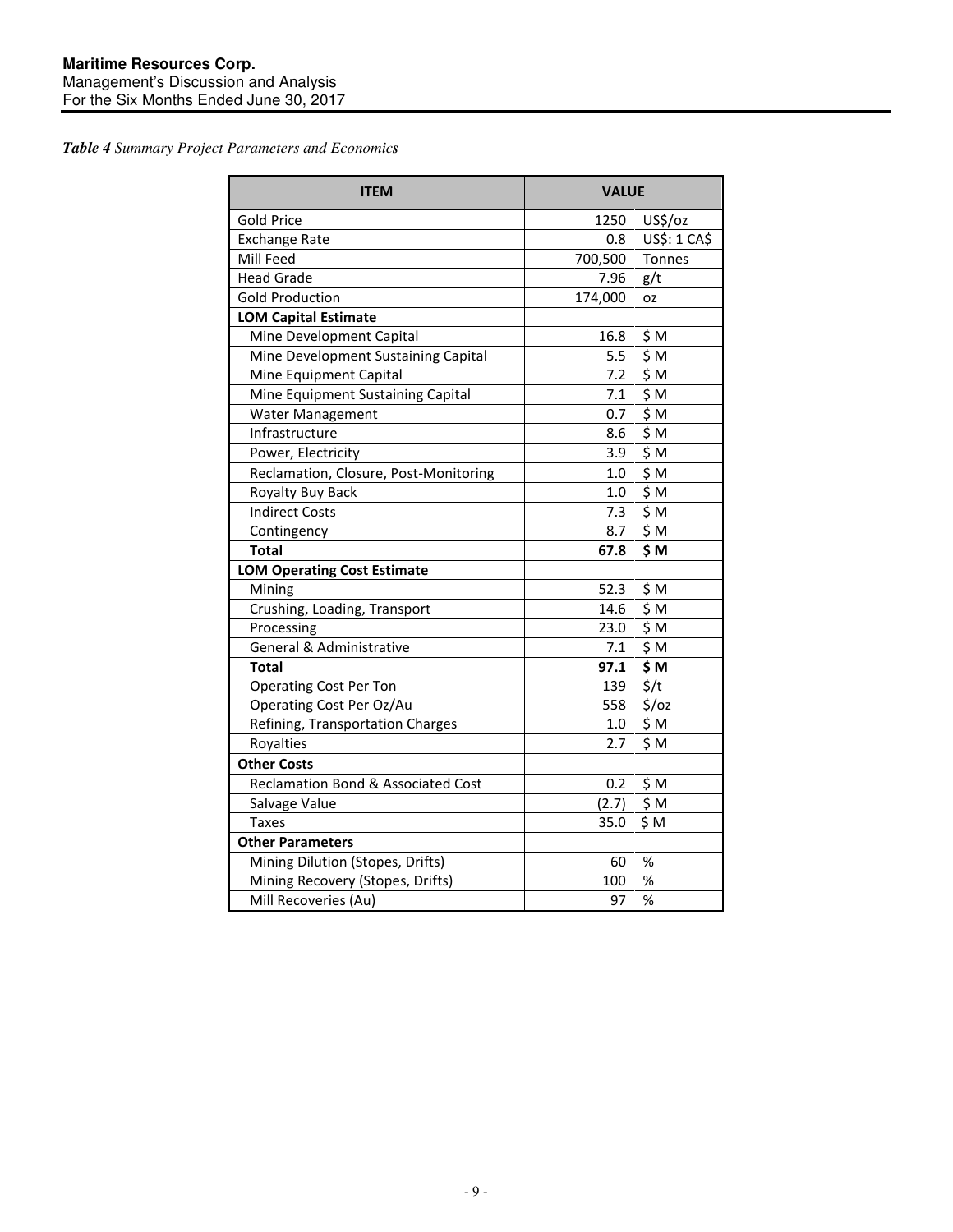The table below summarises the sensitivities associated with metal pricing, project operating expenditures ('OPEX') and capital expenditures ('CAPEX').

| <b>VARIABLE</b>            | $-20%$   | $-10%$   | 0%       | $+10%$   | $+20%$    |
|----------------------------|----------|----------|----------|----------|-----------|
| Gold Price                 | 28.4 \$M | 49.8 \$M | 71.2 \$M | 92.6 \$M | 114.0 \$M |
| <b>Operating Cost</b>      | 86.6 \$M | 78.9 \$M | 71.2\$M  | 63.5 SM  | 55.7 \$M  |
| <b>Capital Cost</b>        | 84.4 \$M | 77.8 \$M | 71.2 \$M | 64.6 \$M | 58.0 \$M  |
| Note: Before-Tax NPV at 8% |          |          |          |          |           |

### **Table 5** Summary of Sensitivities

# **MINERAL RESERVE AND MINERAL RESOURCE STATEMENTS**

# **MINERAL RESERVE NOTES**

The Mineral Reserves Estimate was prepared by WSP Canada Inc. (WSP). The mineral reserve estimate identifies the economically mineable mineral contained within stope shapes that have a final diluted grade of 3.0 g/t or higher. Above cut-off grade resource material less than 3 metres from historically mined workings was determined non-mineable due to safety concerns. This non-mineable material has been excluded from the reserves.

## **MINERAL RESOURCE NOTES**

The Resource Estimate was prepared by WSP Canada Inc (WSP). The mineral resource estimate is based on the combination of geological modeling, geostatistics and conventional block modeling using the Ordinary Krig method of grade interpolation. The mineral resources were estimated using a block model with parent blocks of 5m X 5m X 5 m split three times into sub-blocks. The geological model including mineralized intercepts was generated by Maritime personnel and then audited by WSP. The QAQC protocols and corresponding sample preparation and shipment procedures have been reviewed by WSP.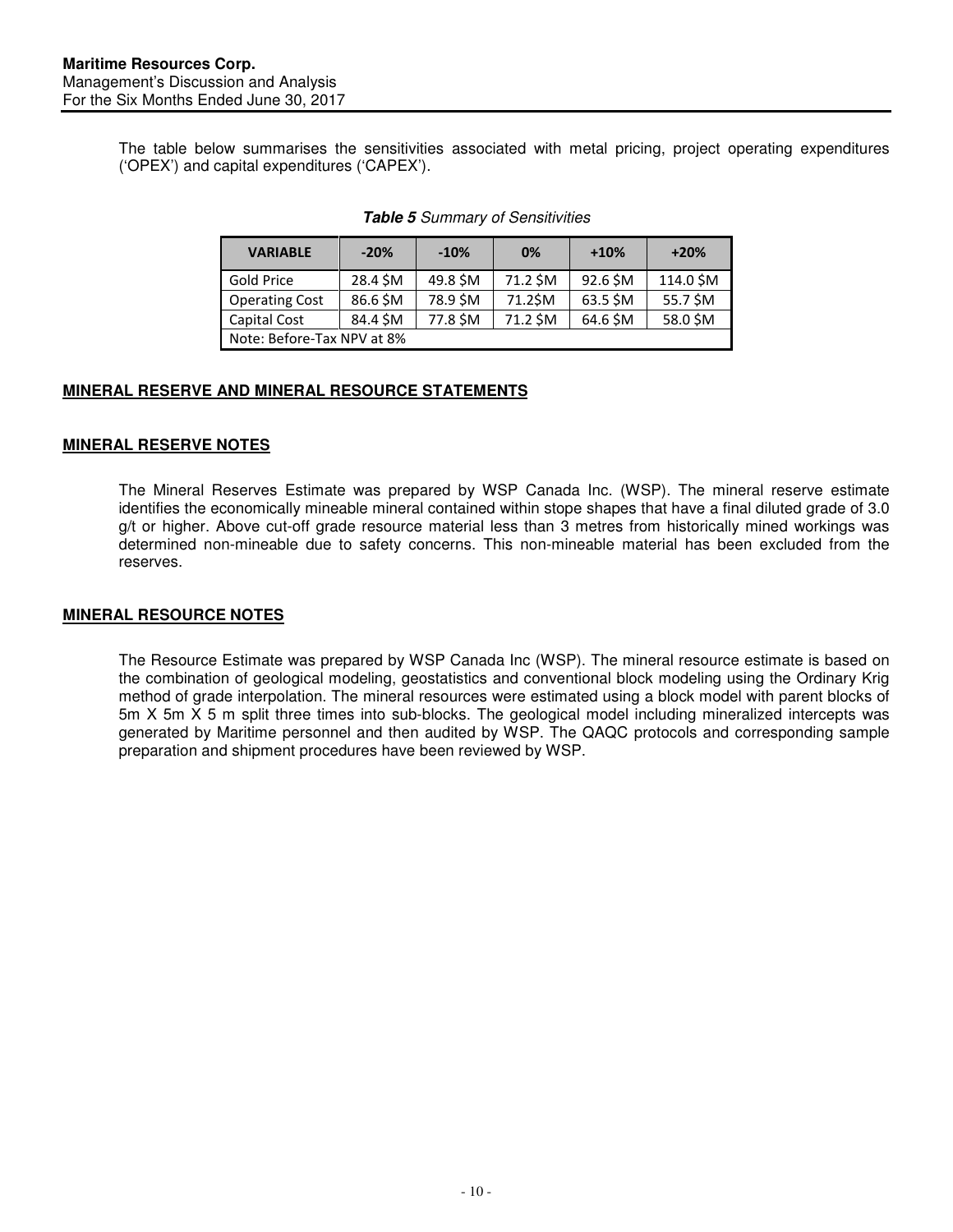| Category         | <b>Deposit</b>                      | Vein                      | <b>Tonnes</b><br>(t)     | Gold<br>(g/t)                | <b>Ounces</b><br>$(000 \text{ oz})$ |
|------------------|-------------------------------------|---------------------------|--------------------------|------------------------------|-------------------------------------|
|                  | Hammerdown/Rumbullion/MuddyShag     | All                       | 372,170                  | 12.09                        | 144.7                               |
| <b>Measured</b>  | <b>Measured Total</b>               |                           | 372,170                  | 12.09                        | 144.7                               |
|                  | Hammerdown/Rumbullion/MuddyShag     | All                       | 553,500                  | 9.60                         | 170.9                               |
|                  |                                     | Main                      | 206,600                  | 4.18                         | 27.8                                |
|                  |                                     | <b>DISV</b>               | 889,900                  | 4.53                         | 129.6                               |
| <b>Indicated</b> | Orion                               | <b>EMS</b>                | $\overline{\phantom{a}}$ | $\qquad \qquad \blacksquare$ |                                     |
|                  |                                     | <b>ALL Orion</b><br>total | 1,096,500                | 4.47                         | 157.6                               |
|                  | <b>IndicatedTotal</b>               | $\blacksquare$            | 1,650,000                | 6.19                         | 328.5                               |
|                  | <b>Measured and Indicated Total</b> | <b>ALL</b>                | 2,022,170                | 7.28                         | 473.2                               |

#### **Table 7** Mineral Resource Estimate for the Green Bay Property including: Hammerdown/Rumbullion/Muddy Shag Gold Deposits and Orion Gold Deposit

|                 | Hammerdown/Rumbullion/MuddyShag | All              | 1,557,000 | 7.53 | 376.8 |
|-----------------|---------------------------------|------------------|-----------|------|-------|
|                 |                                 | Main             | 387,000   | 6.91 | 86.0  |
|                 | Orion                           | <b>DISV</b>      | 737,000   | 4.67 | 110.7 |
| <b>Inferred</b> |                                 | <b>EMS</b>       | 164,000   | 5.39 | 28.4  |
|                 |                                 | <b>ALL Orion</b> | 1,288,000 | 5.44 | 225.1 |
|                 | <b>InferredTotal</b>            | <b>ALL</b>       | 2,845,000 | 6.58 | 601.9 |

# February 27, 2017: Whisker Property

On February 27, 2017, the Company entered into an agreement to acquire a 100% interest in the Whisker Valley ("Whisker") property in Newfoundland, Canada, under the following terms:

|                             | Cash payments | Shares in the capital<br>of the Company | Minimum exploration<br>expenditures on the<br>Property |
|-----------------------------|---------------|-----------------------------------------|--------------------------------------------------------|
|                             | (\$)          | (#)                                     | (\$)                                                   |
| Upon approval (1)           | 25,000 (paid) | 100,000                                 | (2)<br>Nil                                             |
| March 22, 2018              | 20,000        | 150,000                                 | 100,000                                                |
| March 22, 2019              | 30,000        | 200,000                                 | 250,000                                                |
| March 22, 2020              | 50,000        | 250,000                                 | 300,000                                                |
| March 22, 2021              | 75,000        | 300,000                                 | 500,000                                                |
| March 22, 2022              | 100,000       | 500,000                                 | 500,000                                                |
|                             | 300,000       | 1,500,000                               | 1,650,000                                              |
| (1) Received March 22, 2017 |               |                                         |                                                        |
|                             |               |                                         |                                                        |

(2) Issued March 23, 2017

The property is subject to a 2.5 % NSR, of which 1% can be purchased for \$1,000,000 on or before the end of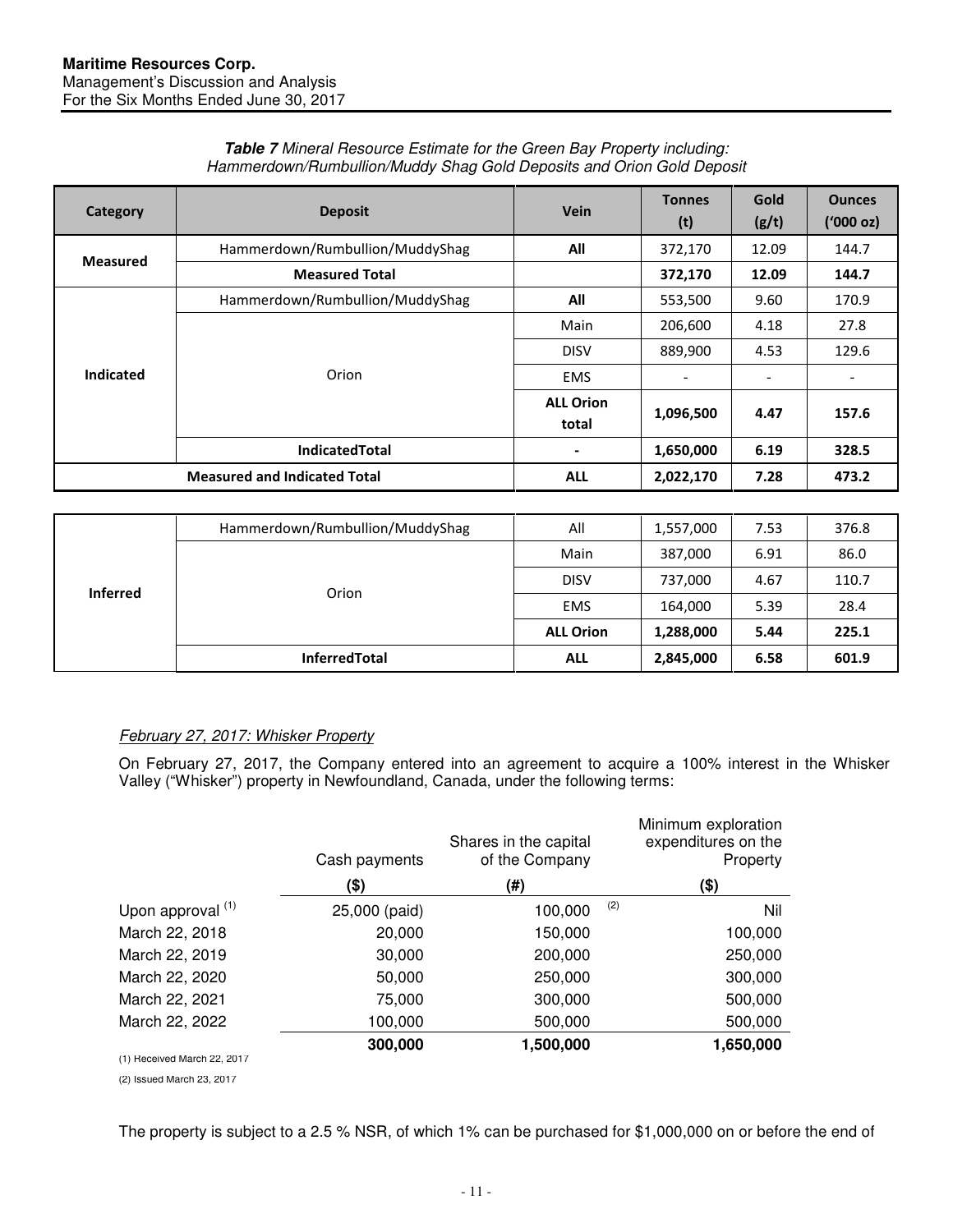# **Green Bay Project –Exploration Update**

Maritime's Green Bay property in central Newfoundland and Labrador hosts the Company's gold and base metal deposits. The recently closed (2004) Hammerdown Mine includes the adjacent Rumbullion and Muddy Shag Gold deposits. The Orion Gold deposit is situated 1.5 kilometres to the Southwest and the Lochinvar base-precious metal deposit is located 1 kilometre East of Hammerdown. Maritime has been reviewing the setting of the gold deposits in the Hammerdown area and has commenced an exploration program to expand the gold trend adjacent to the known gold zones and to test the easily accessible inferred mineralization on the property.

An update on diamond drilling, portal reopening and Environmental permitting progress will be provided over the coming months as the 2017 field season progresses.

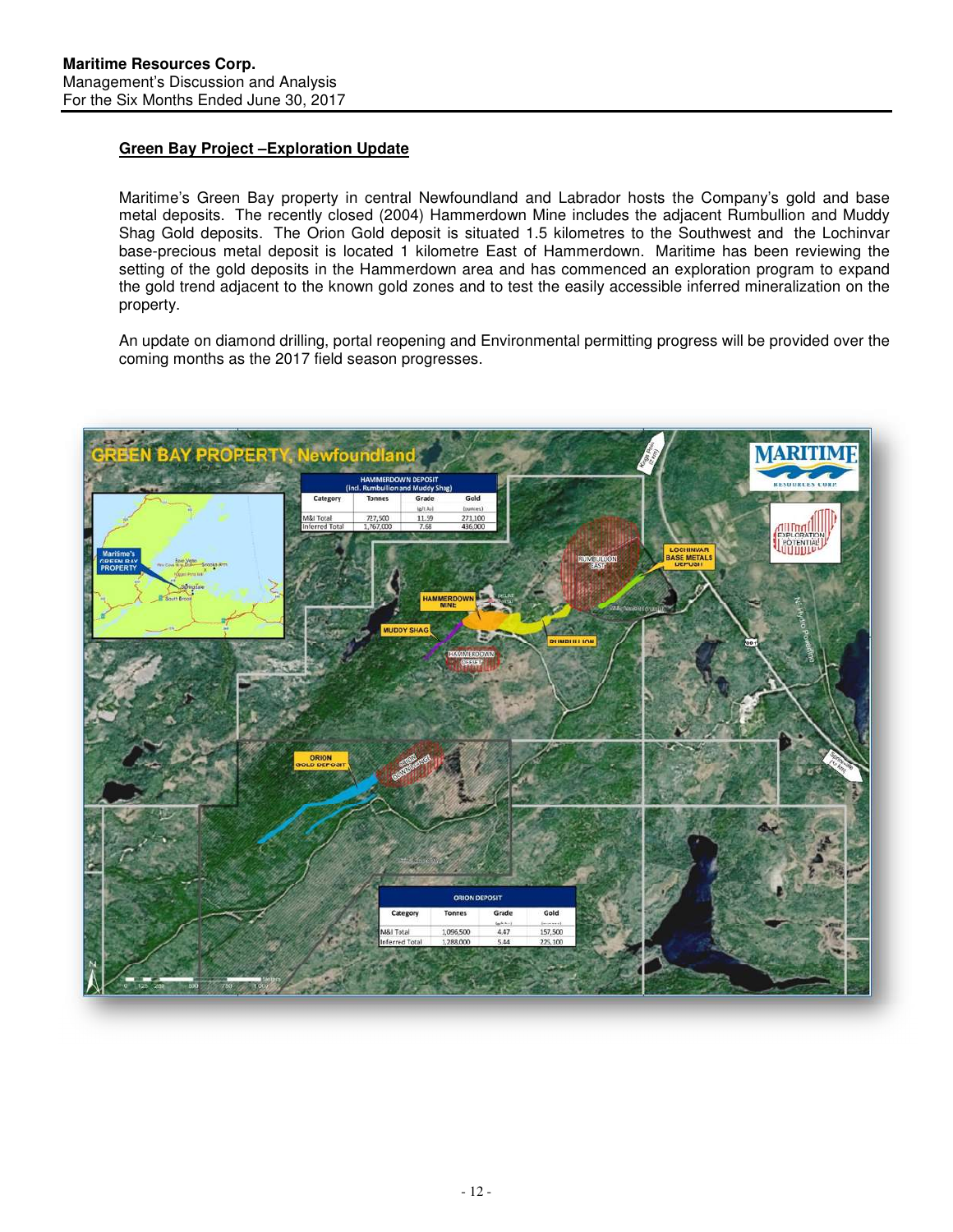## **Qualified Person**

Mr. Bernard Kahlert, P.Eng. is the qualified person under National Instrument 43-101, responsible for the technical information presented in this MD&A and the supervision of work done in association with the exploration and development programs in respect of the Company's exploration properties.

## **Summary of Quarterly Results**

The selected information set out below has been gathered from the previous eight quarterly financial statements for each respective financial period and is based on IFRS and Canadian GAAP.

|                        | 30-Jun<br>2017<br>$($ \$) | 31-Mar<br>2017<br>$($ \$) | 31-Dec<br>2016<br>$($ \$) | 30-Sep<br>2016<br>$($ \$) | $30 - Jun$<br>2016<br>$($ \$) | 31-Mar<br>2016<br>$($ \$) | 31-Dec<br>2015<br>$($ \$) | 30-Sep<br>2015<br>$($ \$) |
|------------------------|---------------------------|---------------------------|---------------------------|---------------------------|-------------------------------|---------------------------|---------------------------|---------------------------|
| Exploration and        |                           |                           |                           |                           |                               |                           |                           |                           |
| evaluation assets      | 5,972,425                 | 6,004,297                 | 5,826,365                 | 5,303,921                 | 5,064,295                     | 4,991,773                 | 4,924,533                 | 4,893,179                 |
| Financing expense      | 37,221                    | 2,466                     | (5,872)                   | 13,934                    | 8,392                         | 8,850                     | 19,133                    | 16,174                    |
| G&A (incl. share based |                           |                           |                           |                           |                               |                           |                           |                           |
| compensation)          | 376,316                   | 348,437                   | 69,857                    | 918,553                   | 274,763                       | 124,977                   | 306,808                   | 146,410                   |
| Share-based payments   | 25,721                    | 2,895                     | (164, 941)                | 438,438                   | 1,264                         | 1,212                     | 158,761                   |                           |
| Adjusted G&A (net of   |                           |                           |                           |                           |                               |                           |                           |                           |
| share based payments)  | 350,594                   | 345,542                   | (95,084)                  | 480,115                   | 273,499                       | 123,765                   | 148,047                   | 146,410                   |
| Other comprehensive    |                           |                           |                           |                           |                               |                           |                           |                           |
| income                 |                           |                           | (25,000)                  | 25,000                    |                               |                           |                           |                           |
| Interest income        |                           | 1,398                     | 516                       |                           |                               |                           |                           |                           |
| Expenses recoverable   | (656)                     | (572)                     |                           |                           |                               |                           |                           |                           |
| Loss and               |                           |                           |                           |                           |                               |                           |                           |                           |
| comprehensive loss     | (376, 316)                | (347, 611)                | (94, 341)                 | (893, 553)                | (274, 763)                    | (124, 977)                | (306, 808)                | (146, 410)                |
| Loss per share -basic  |                           |                           |                           |                           |                               |                           |                           |                           |
| and diluted            | (0.01)                    | (0.01)                    | (0.03)                    | (0.02)                    | (0.01)                        | (0.00)                    | (0.02)                    | (0.00)                    |

## **Non-IFRS Financial Measures**

Due to the adoption of the accounting standard for share-based payments, the Company's general and administrative quarterly expenses have fluctuated significantly. The granting and vesting of stock options is at the discretion of the Board of Directors and the resulting expenses do not reflect the normal operations of the Company. The Company has included "adjusted general and administrative expenses" without the share-based payments to be more reflective of normal operations. This financial measurement does not have any standardized meaning prescribed by IFRS and may not be comparable to similar measures presented by other corporations or entities.

#### **Discussion of Operations**

## **Quarter ended June 30, 2017 (the "Quarter 2017") results as compared with the quarter ended June 30, 2016 (the "Quarter 2016")**

The Company incurred total general and administrative expenses of \$376,316 during the Quarter 2017 (Quarter 2016: \$274,763). Included in general and administrative expenses are share-based payments, a non-cash item resulting from the application of the Black-Scholes Option Pricing Model using assumptions in respect of expected dividend yield average risk-free interest rates, expected life of the options and expected volatility. After deducting this non cash item, expenses were \$350,594 for the Quarter 2017 (Quarter 2016:\$273,499). The Company incurred expenditures of\$142,000 (Quarter 2016: \$46,400) on consulting, \$72,263 (Quarter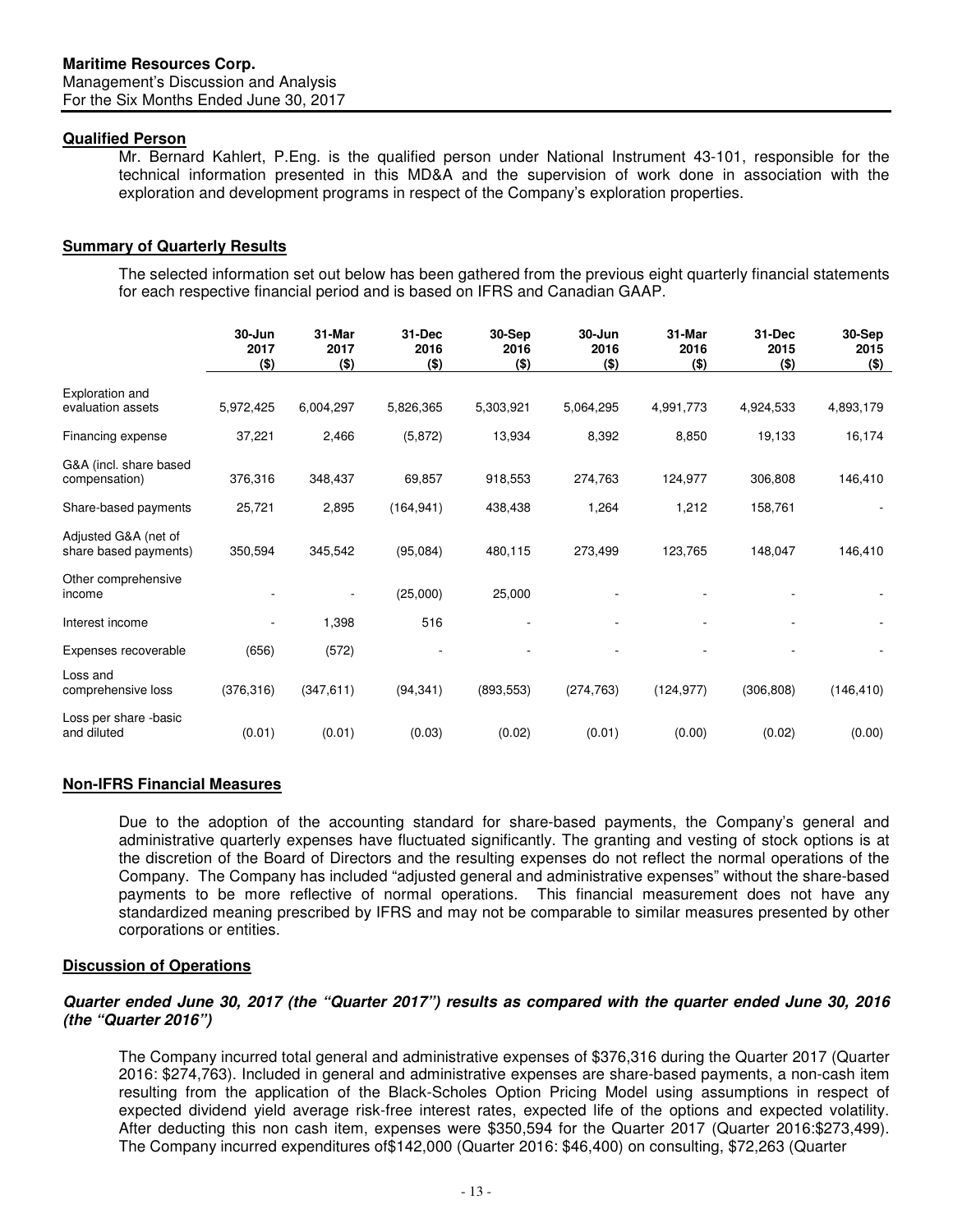2016: \$87,334) on investor relations and promotion in connection with the various financings, \$67,671 (Quarter 2016: \$85,373) on administration, and financing expenses and interest of \$37,221 (Quarter 2016: \$8,392) in respect of the loans.

## **Six months ended June 30, 2017("Period") results as compared with the quarter ended June 30, 2016 ("Period 2016")**

The Company incurred total general and administrative expenses of \$722,450 during the Period (Period 2016: \$399,740). Included in general and administrative expenses are share-based payments, a non-cash item resulting from the application of the Black-Scholes Option Pricing Model using assumptions in respect of expected dividend yield average risk-free interest rates, expected life of the options and expected volatility. The Company had no revenue for the six months ended June 30, 2017 and 2016.

The following are the major variances for the six months ended June 30, 2017 and 2016:

- Administrative expenses increased to \$153,596 (Period 2016: \$125,243) due to the overall activity and attendant support costs, including retention of the COO, increased rent, and travel.
- Consulting expenses were \$245,000 (Period 2016: \$76,800). The increase is the result a new rate for the services of the current CEO and the consulting fees of one of the directors, both of whom were previously eligible to receive director fees.

Directors' fees at June 30, 2017, Directors' fees totalling \$129,000 remained unpaid (Period 2016: \$106,500). Effective April 1, 2017 the company elected to cease any further directors' fees.

- Financing expense and interest on loans payable were \$39,686 (Period 2016: \$17,242).
- Investor relations increased to \$202,150 (Period2016: \$114,597) in respect of expenses pertaining to conferences, general increased communication with shareholders and interested parties.
- Share-based payments of \$28,615 for the period (Period2016:\$2,476) were recognized in respect of the vesting of stock option in connection with investor relations services.

During the six month period of 2017 expenses escalated in comparison to the previous quarters mainly due to the addition of personal as assist with the completion of the PFS and planning for the 2017 field program. These expenses were essential for the ongoing development of the Hammerdown project. During the coming quarters it is management's intention to continue with the further development on our Hammerdown deposit.

Activities planned include reopening the portal to the existing underground workings. This will allow further access to assess the historic underground development for ground control and dewatering procedures.

Permitting is also a major focus for the Company. The Environmental Assessment ("EA") review process was initiated in 2016 with Stantec Engineering. The Company is reviewing its scheduled to determine the optimal time to official start the EA process.

Finally we are making plans for a surface drill program both on the Rumbullion extension as well as a smaller detail program to focus on a portion of the inferred resource. There is a significant amount of inferred mineralization not included in the PFS that sits with in the current mine plan at Hammerdown. Drilling testing these areas could potentially add some easily accessible ounces to project's early years.

These plans moving forward will continue to enhance as well as derisk the Hammerdown project towards a production decision.

## **Liquidity and Capital Resources**

The financial statements are prepared on a 'going concern' basis, which contemplates that the Company will continue in operation for the foreseeable future and will be able to realize its assets and discharge its liabilities in the normal course of business. The Company's ability to continue as a going concern is dependent on its ability to raise additional funds or the attainment of profitable operations. The Company will need to raise or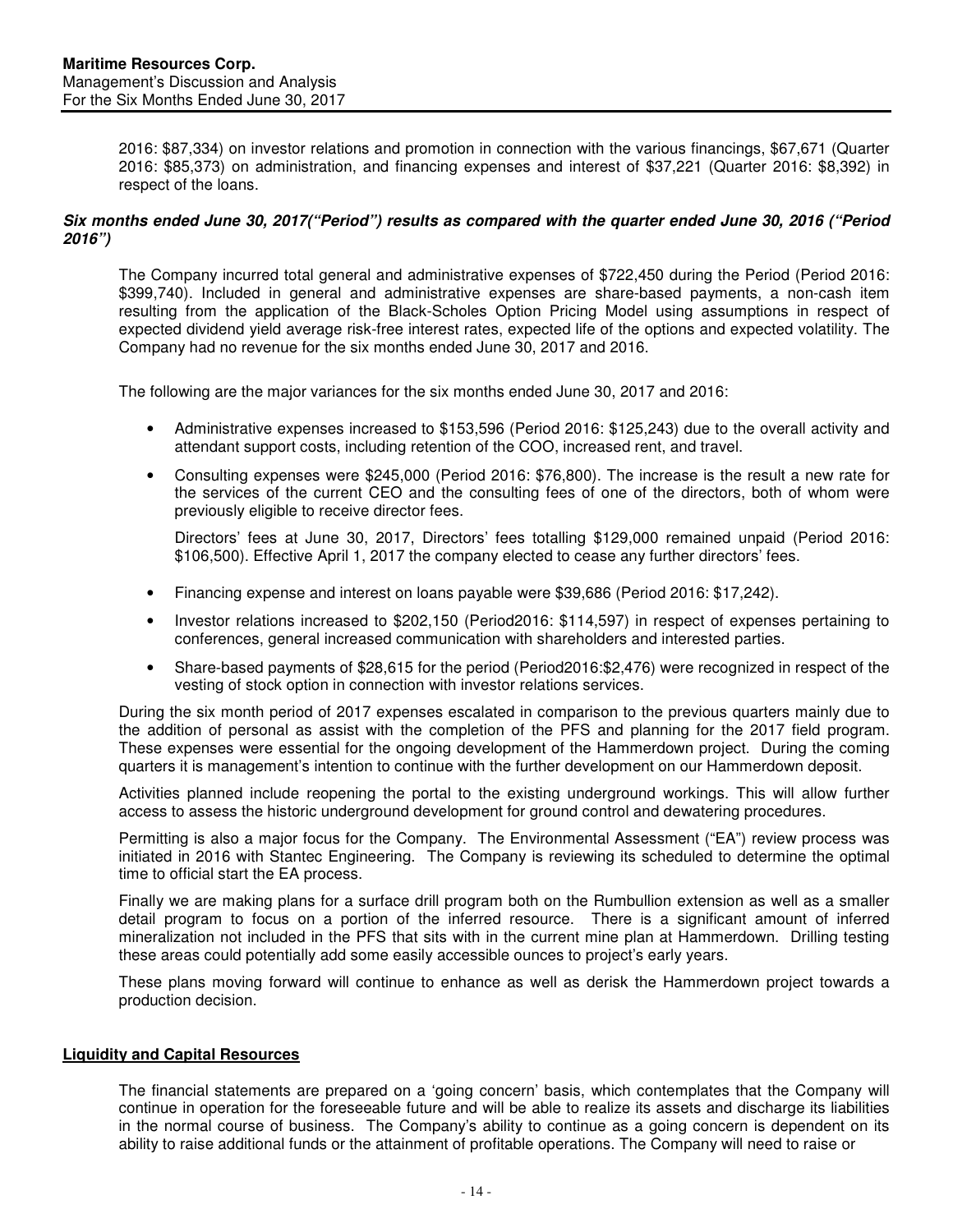borrow money for exploration and administration expenditures, and to settle current liabilities, and to ensure it maintains sufficient funds to keep its claims and property agreements in good standing. Current sources of funding are undetermined and management continues to review potential financings options. Although the Company has been successful at raising funds in the past through the issuance of share capital, it is uncertain whether it will be successful or able to continue to do so in the future.

At June 30, 2017, the Company had:

- An accumulated (life to date) deficit of \$4,352,838 (December 31, 2016: \$3,662,649).
- Working capital deficit of \$527,307(December 31, 2016: working capital of \$145,051).
- Cash of \$137,101 (December 31, 2016: \$580,510).
- Accounts payable and accrued liabilities, including interest payable of \$223,857 (December 31, 2016: \$408,143), which are due in the short term.
- Principal on loans of \$600,000 (December 31, 2016: \$100,000).

## **Related Party Transactions**

#### Services

Effective July 1, 2014 the Company entered into arrangement with an administration and exploration services contractor ("AESC") in which a director is a shareholder, pursuant to which it receives office, administrative and exploration services. For the six months ended June 30, 2017 and 2016, the Company was charged for exploration costs and to reimburse office and administrative costs as follows:

|                       | For the Three Months Ended<br>June 30 |           |    | For the Six Months Ended |         |        |
|-----------------------|---------------------------------------|-----------|----|--------------------------|---------|--------|
|                       |                                       |           |    |                          | June 30 |        |
|                       | 2017                                  | 2016      |    | 2017                     |         | 2016   |
| Rent                  | 32,361                                | 10,178.00 | S  | 64.722                   | \$      | 20,357 |
| Office administration | 8.489                                 | 1.913.00  |    | 16.981                   |         | 3,534  |
|                       | 40,850                                | 28.291    | \$ | 81.703                   | \$      | 23.891 |

At June 30, 2017 the Company was owed \$4,255 (2016: \$358) from AESC.

## Loans

At June 30, 2017, in respect of a loan (principal of \$100,000 bearing interest of 8% per annum), the Company had accrued interest of \$25,397 (December 31, 2016: \$20,438) owing to the lender.

# **Compensation of Key Management Personnel**

Key management personnel consists of Douglas Fulcher (CEO, President and a Director of the Company), Jeannine Webb (CFO until June 14, 2017), Niina Makela (CFO, effective June 15, 2017) Bernard Kahlert (VP, Exploration), Janice Davies (Corporate Secretary until October 31, 2016), Jacqueline Collins (Corporate Secretary effective November 1, 2016), Andrew Pooler (COO effective June 1, 2016), Allan Williams (Director and Consultant) and Peter Mercer (a non-executive Director of the Company), David McCue (a non-executive Director until April 24, 2017) and Maynard Brown (a non-executive Director until July 24, 2017).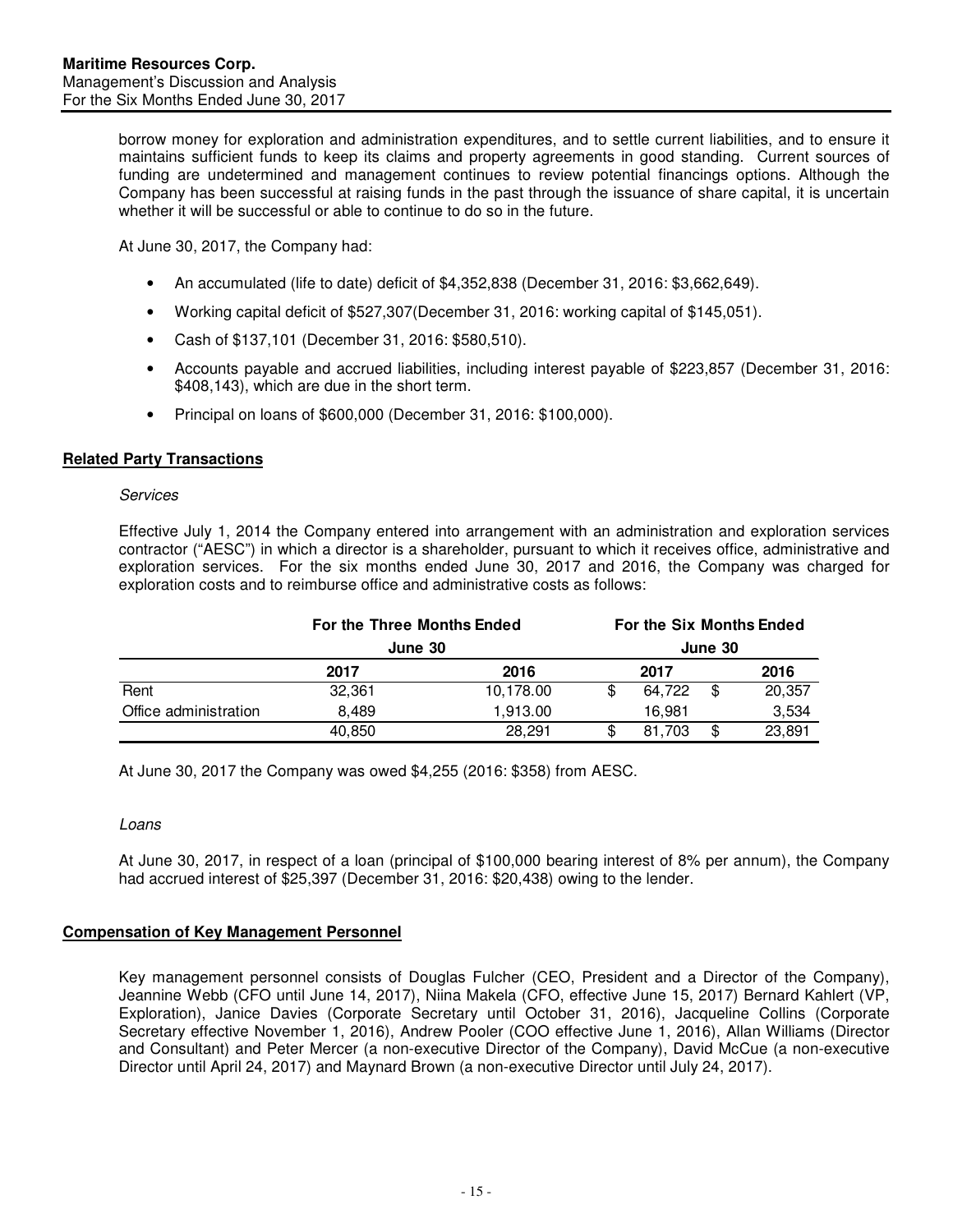| Consulting            | Digga Holdings, a company owned by Douglas Fulcher, CEO                                                           |
|-----------------------|-------------------------------------------------------------------------------------------------------------------|
|                       | Neon Rainbow Holdings Ltd., a company owned by Allan Williams, Director                                           |
|                       | J Collins Consulting, a company owned by Jacqueline Collins, Corporate Secretary                                  |
|                       | JD Consulting Ltd., a company owned by Janice Davies, Corporate Secretary                                         |
|                       | Venturex Consulting, a company owned by Jeannine Webb, CFO                                                        |
|                       | Pamicon Developments, a company in which Douglas Fulcher, CEO and President, and<br>a director, is a shareholder. |
| Geological consulting | B.H. Kahlert & Associates Ltd., is a company owned by Bernard Kahlert, VP of Exploration                          |

The remuneration, including stock-based compensation, of key management personnel during the six months ended June 30, 2017 and 2016 were as follows:

|                               |    | For the Three Months Ended<br>June 30 |    |        | For the Six Months Ended<br>June 30 |         |    |         |
|-------------------------------|----|---------------------------------------|----|--------|-------------------------------------|---------|----|---------|
|                               |    |                                       |    |        |                                     |         |    |         |
|                               |    | 2017                                  |    | 2016   |                                     | 2017    |    | 2016    |
| Consulting                    | \$ | 92,000                                | \$ | 38,400 |                                     | 179,000 | \$ | 76,800  |
| Contract wages <sup>(1)</sup> | \$ | 37,500                                | \$ | 22,500 |                                     | 75.000  |    | 45,000  |
| Directors' fees               |    | 13,500                                |    | 21,000 |                                     | 13,500  |    | 37,800  |
| Geological consulting (2)     |    | 30,100                                |    | 1.264  |                                     | 63,700  |    | 2,476   |
|                               | \$ | 180,598                               | \$ | 83,164 | S                                   | 331,200 | \$ | 162,076 |

(1) Included in Administration on the Statment of Loss and Comprehensiv e Loss

(2) Included in Geology and Report Writing within Exploration and Ev aluation Assets

At June 30, 2017, in respect of services provided to and expenses incurred on behalf of the Company during the period ended June 30, 2017, the Company owed \$10,750 (2016: \$7,875) to the CEO and a director of the Company.

At June 30, 2017, directors' fees, totaling \$129,000 (2016: \$88,500), remained accrued. Effective April 1, 2017 the company elected to cease any further directors' fees.

## **Proposed Transactions**

There are no proposed transactions to be reported.

## **Off Balance Sheet Arrangements**

The Company has no off balance sheet arrangements.

#### **Risks and Uncertainties Related to the Company's Business**

Resource exploration is a speculative business and involves a high degree of risk. There is a significant probability that the expenditures made by the Company in exploring its properties will not result in discoveries of commercial quantities of minerals. A high level of ongoing expenditures is required to locate and estimate ore reserves, which are the basis for further development of a property. Capital expenditures to attain commercial production stage could be substantial. The following sets out the principal risks faced by the Company.

## **Exploration**

The Company is seeking mineral deposits on exploration projects where there are not yet established commercial quantities. There can be no assurance that economic concentrations of minerals will be determined to exist on the Company's property holdings within existing investors' investment horizons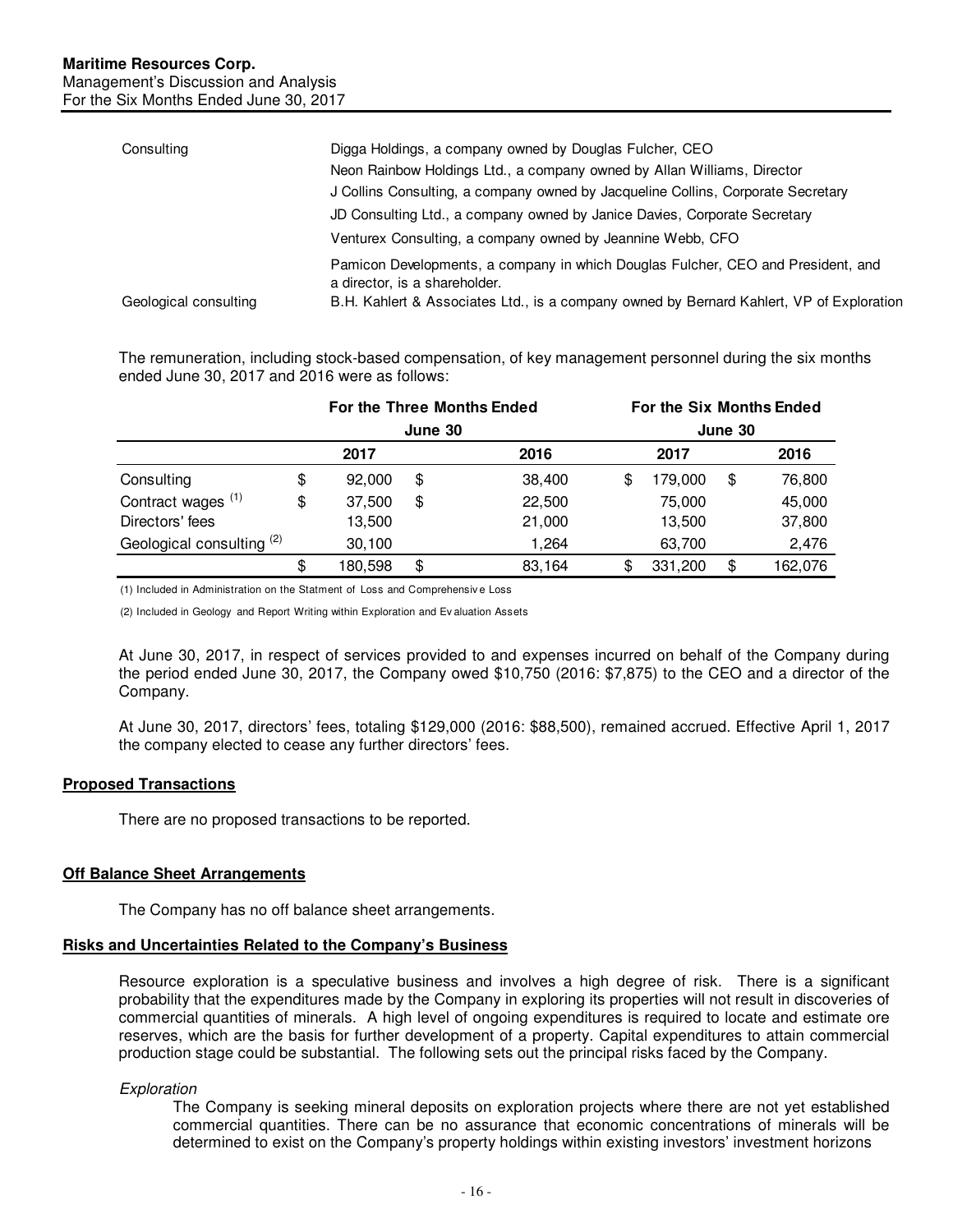or at all. The failure to establish such economic concentrations could have a material adverse outcome on the Company and its securities. The Company's planned programs and budgets for exploration work are subject to revision at any time to take into account results to date. The revision, reduction or curtailment of exploration programsand budgets could have a material adverse outcome on the Company and its securities.

#### **Market**

The Company's securities trade on public markets and the trading value thereof is determined by the evaluations, perceptions and sentiments of both individual investors and the investment community taken as a whole. Such evaluations, perceptions and sentiments are subject to change; both in short term time horizons and longer term time horizons. An adverse change in investor evaluations, perceptions and sentiments could have a material adverse outcome on the Company and its securities.

## Commodity Price

The Company's exploration projects are primarily related to exploration for gold and other precious metals in Canada. These minerals have recently been the subject of significant price fluctuations, and as such, there can be no assurance that that investors' evaluations, perceptions, beliefs and sentiments will continue to favour these target commodities. An adverse change in these commodities' prices, or in investors' beliefs about trends in those prices, could have a material adverse outcome on the Company and its securities.

#### **Title**

Although the Company has exercised the usual due diligence with respect to title to properties in which it has interests, there is no guarantee that title to the properties will not be challenged or impugned. The Company's mineral property interests may be subject to prior unregistered agreements or transfers or land claims, and title may be affected by undetected defects.

#### Financing

Exploration and development of mineral deposits is an expensive process, and frequently the greater the level of interim stage success the more expensive it can become. The Company has no producing properties and generates no operating revenues; therefore, for the foreseeable future, it will be dependent upon selling equity in the capital markets to provide financing for its continuing substantial exploration budgets. While the Company has been successful in obtaining financing from the capital markets for its projects in recent years, there can be no assurance that the capital markets will remain favourable in the future, and/or that the Company will be able to raise the financing needed to continue its exploration programs on favourable terms, or at all. Restrictions on the Company's ability to finance could have a material adverse outcome on the Company and its securities.

## Share Price Volatility and Price Fluctuations

In recent years, the securities markets in Canada have experienced a high level of price and volume volatility, and the market prices of securities of many companies, particularly junior mineral exploration companies, like the Company, have experienced wide fluctuations which have not necessarily been related to the operating performance, underlying asset values or prospects of such companies. There can be no assurance that these price fluctuations and volatility will not continue to occur.

## Key Personnel

The Company's exploration efforts are dependent to a large degree on the skills and experience of certain of its key personnel. The Company does not maintain "key man" insurance policies on these individuals. Should the availability of these persons' skills and experience be in any way reduced or curtailed, this could have a material adverse outcome on the Company and its securities.

## **Competition**

Significant and increasing competition exists for the limited number of mineral property acquisition opportunities available. As a result of this competition, some of which is with large established mining companies with substantial capabilities and greater financial and technical resources than the Company, the Company may be unable to acquire additional attractive mineral properties on terms it considers acceptable.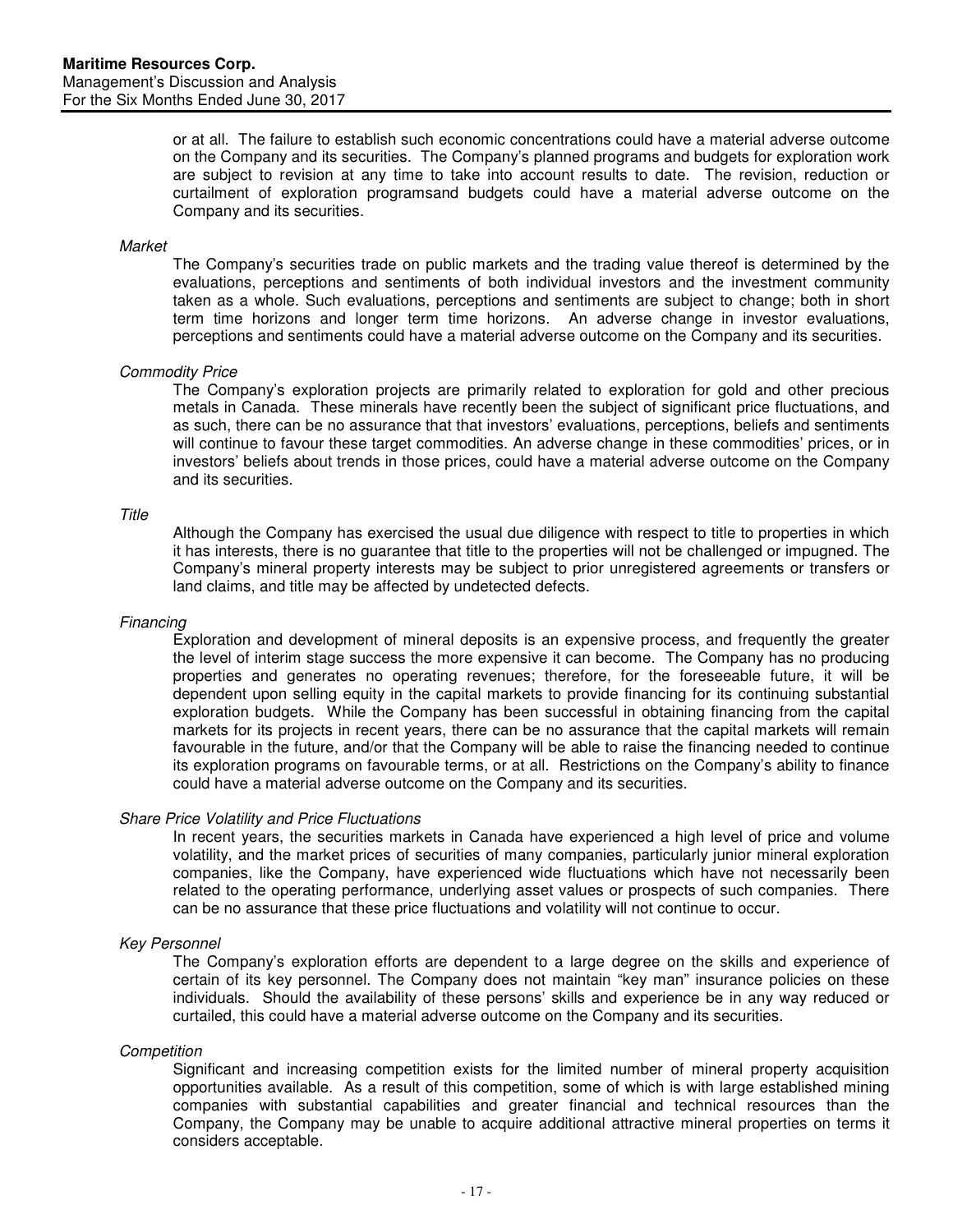### Realization of Assets

Exploration and evaluation assets comprise a substantial portion of the Company's assets. Realization of the Company's investment in these assets is dependent upon the establishment of legal ownership, the attainment of successful production from the properties or from the proceeds of their disposal. Resource exploration and development is highly speculative and involves inherent risks. While the rewards if an ore body is discovered can be substantial, few properties that are explored are ultimately developed into producing mines. There can be no assurance that current exploration programs will result in the discovery of economically viable quantities of ore. The amounts shown for acquisition costs and deferred exploration expenditures represent costs incurred to date and do not necessarily reflect present or future values.

## Environmental and Other Regulatory Requirements

The current or future operations of the Company, including development activities and commencement of production on its properties, require permits from various governmental authorities and such operations are and will be subject to laws and regulations governing prospecting, development, mining, production, exports, taxes, labour standards, occupational health, waste disposal, toxic substances, land use, environmental protection, safety and other matters. Companies engaged in the development and operation of mines and related facilities could experience increased costs, and delays in production and other schedules as a result of the need to comply with applicable laws, regulations and permits. There can be no assurance that approvals and permits required to commence production on its properties will be obtained on a timely basis, or at all. Additional permits and studies, which may include environmental impact studies conducted before permits can be obtained, may be necessary prior to operation of the properties in which the Company has interests and there can be no assurance that the Company will be able to obtain or maintain all necessary permits that may be required to commence construction, development or operation of mining facilities at these properties on terms which enable operations to be conducted at economically justifiable costs. Failure to comply with applicable laws, regulations, and permitting requirements may result in enforcement actions thereunder, including orders issued by regulatory or judicial authorities causing operations to cease or be curtailed, and may include corrective measures requiring capital expenditures, installation of additional equipment, or remedial actions. Parties engaged in mining operations or extraction operations may be required to compensate those suffering loss or damage by reason of such activities and may have civil or criminal fines or penalties imposed for violations of applicable laws or regulations.

Amendments to current laws, regulations and permits governing operations and activities of mining companies, or more stringent implementation thereof, could have a material adverse impact on the Company and cause increases in capital expenditures or production costs or reduction in levels of production at producing properties or abandonment or delays in development of new mineral exploration properties. To the best of the Company's knowledge, it is currently operating in compliance with all applicable environmental regulations.

## History of Net Losses; Accumulated Deficit; Lack of Revenue from Operations

The Company has incurred net losses to date. The Company has not yet had any revenue from the exploration activities on its properties. Even if the Company commences development of certain of its properties, the Company may continue to incur losses. There is no certainty that the Company will produce revenue, operate profitably or provide a return on investment in the future.

## Uninsurable

The Company and its subsidiaries may become subject to liability for pollution, fire, explosion and other risks against which it cannot insure or against which it may elect not to insure. Such events could result in substantial damage to property and personal injury. The payment of any such liabilities may have a material, adverse effect on the Company's financial position.

## Legal Proceedings

As at the date of the Report, there were no legal proceedings against or by the Company.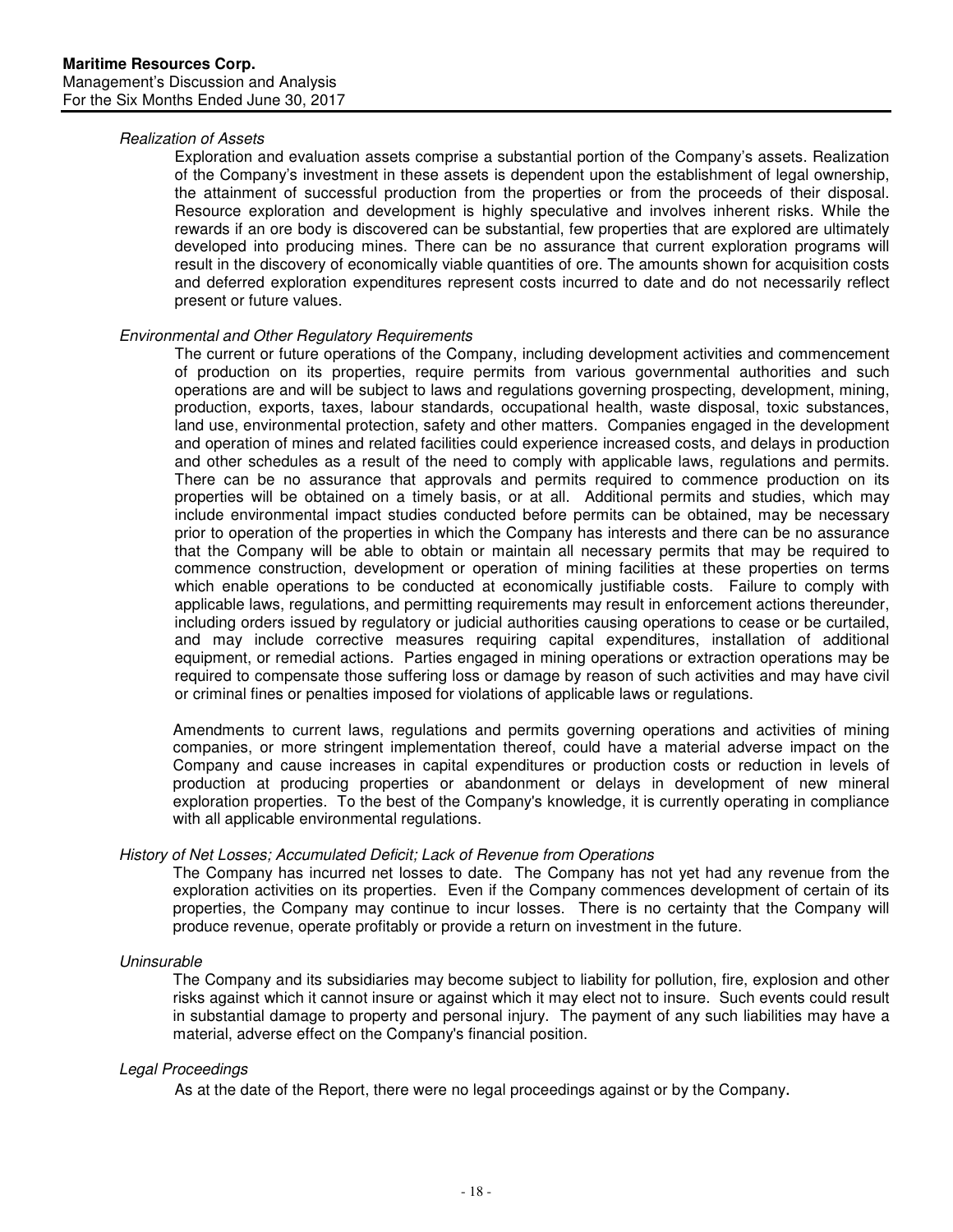## Critical Accounting Estimates

In the preparation of financial information, management makes judgments, estimates and assumptions that affect, amongst other things, the carrying value of its mineral property assets. All deferred mineral property expenditures are reviewed, on a property-by-property basis, to consider whether there are any conditions that may indicate impairment. When the carrying value of a property exceeds its net recoverable amount that may be estimated by quantifiable evidence of an economic geological resource or reserve, joint venture expenditure commitments or the Company's assessment of its ability to sell the property for an amount exceeding the deferred costs, a provision is made for the impairment in value. Management's estimates of exploration, operating, capital and reclamation costs, if any, are subject to certain risks and uncertainties which may affect the recoverability of mineral property costs. Although management has used its best judgment to estimate of these factors, it is possible that changes could occur in the near term that could adversely affect management's estimate of the net cash flow to be generated from its properties. The Company also uses the Black-Scholes Option Pricing Model in relation to share based payments. Option pricing models require the input of highly subjective assumptions including the expected price volatility. Changes in the subjective input assumptions can materially affect the fair value estimate, and therefore the existing models do not necessarily provide a reliable single measure of the fair value of the Company's stock options granted/vested during the period.

## **Other MD&A Disclosure Requirements**

## **New Accounting Policies, Standards, Amendments and Interpretations Affecting Future Year-Ends**

The Company has adopted the following new standard, along with any consequential amendments, prior to or effective January 1, 2017. These changes were made in accordance with the applicable transitional provisions, and did not impact the Company's condensed interim financial statements.

- IAS 7, "Statement of Cash Flows" (amended standard): is effective for annual periods beginning on or after January 1, 2017,
- IAS 12, "Income Taxes" (amended standard): is effective for annual periods beginning on or after January 1, 2017.

Accounting Standards Issued but not yet in effect

- IFRS 2, "Share-based payment" (amended standard) is effective for annual periods beginning on or after January 1, 2018.
- IFRS 9, "Financial Instruments: Classification and Measurement": is effective for annual periods beginning on or after January 1, 2018.
- IFRS 15, "Revenue from Contracts and Customers": the effective date of adoption has been deferred to January 1, 2018 (with earlier application permitted).
- IFRS 16, "Leases": is effective for annual periods beginning on or after January 1, 2019.

The Company is currently evaluating the impact of these new and amended standards on its financial statements. The impact is not expected to have a material impact on the statements of financial position or results of operations of the Company.

## **Financial Instruments & Other Instruments**

The Company has classified its cash as fair value through profit or loss (using level 1 of the fair value hierarchy); receivables (excluding tax arrangements) as loans and receivables; and accounts payable and accrued liabilities and loans as other financial liabilities.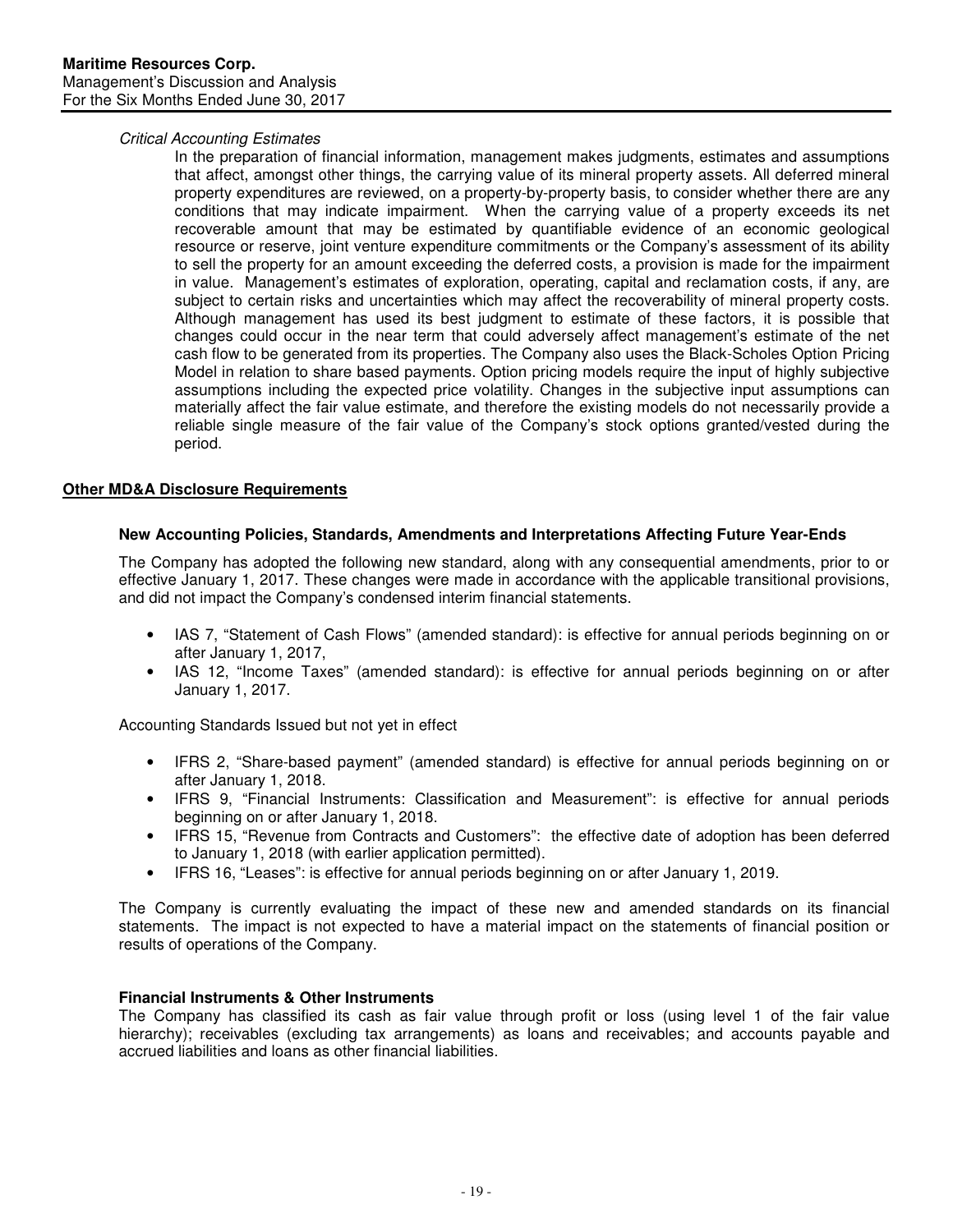## (a) Fair value

The carrying values of cash, receivables, and accounts payable and accrued liabilities approximate their fair values due to the short-term maturity of these financial instruments.

(b) Credit risk

Credit risk is the risk that a counter party to a financial instrument will fail to discharge its contractual obligations. The Company is exposed to credit risk with respect to its cash, restricted cash and receivables, other than Goods and Services Tax ("GST") and government funding which may be receivable. The maximum exposure to loss arising from accounts receivable is equal to their carrying amounts.

The Company manages credit risk with respect to its cash by maintaining demand deposits with a major Canadian financial institution; however, this exposes the Company's cash to concentration of credit risk as all amounts are held at a single institution.

There were no changes in the Company's approach to risk during the period ended June 30, 2017.